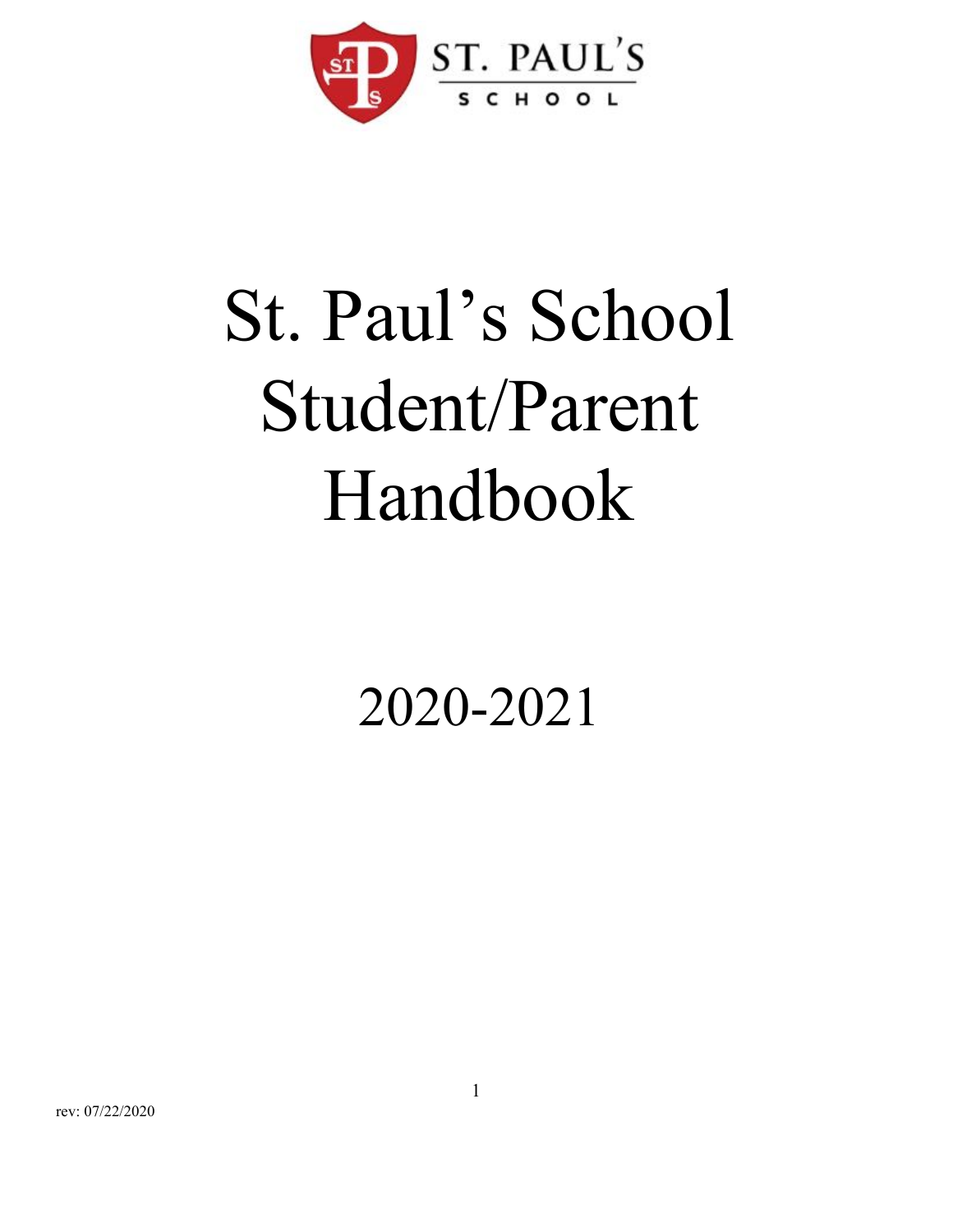

#### **Mission Statement**

*"The purpose of St. Paul's School is to provide a learning experience of high academic standards in a Christian environment, where children can develop their intellectual abilities, their sense of self-worth and responsibility, and where students, parents, and staff form a close caring community in which all support and share in each other's growth."*

#### **History**

St. Paul's School was founded in 1966 by Bishop Victor Rivera, who was at the time the Rector of St. Paul's Episcopal Church in Visalia. The school was located at the church for many years, but as enrollment grew, the need for a larger facility became clear. In 1987, the school moved to its current location, and continued growth, including the addition of the seventh and eighth grades, led to the construction of the Chapel in 1993, and then in 2004, to the construction of the Academic Center.

While originally an outreach ministry of St. Paul's Church, the school is now an independent Christian school in the Episcopal-Anglican tradition.

#### **Leadership**

St. Paul's School is a California nonprofit corporation, with a board of trustees that meets monthly to oversee the administration of the school. In accordance with the corporation's by-laws, all trustees must be members in good standing of a Christian church, with the majority of trustees being members of a church within the Anglican Communion. In addition, a majority of the trustees must be parents (when elected) of students at the school. A list of the current board members is available in the school office.

Parents are welcome to attend the monthly meetings of the Board of Trustees. They are also welcome to bring their suggestions and concerns to the attention of the board for discussion at a board meeting. Those interested in attending a board meeting, or wishing to have an item on the agenda, should speak with the Chairman of the Board or the Head of School.

Meetings are currently held at the school at 7:00 p.m. on the third Tuesday of each month. Any changes in this schedule are announced in the weekly school newsletter. Minutes of the Board of Trustees meetings are kept in the school office, and are available to members of the school community.

#### **Spiritual Life**

The spiritual life of the school is under the direction of the School Chaplain who is directly responsible for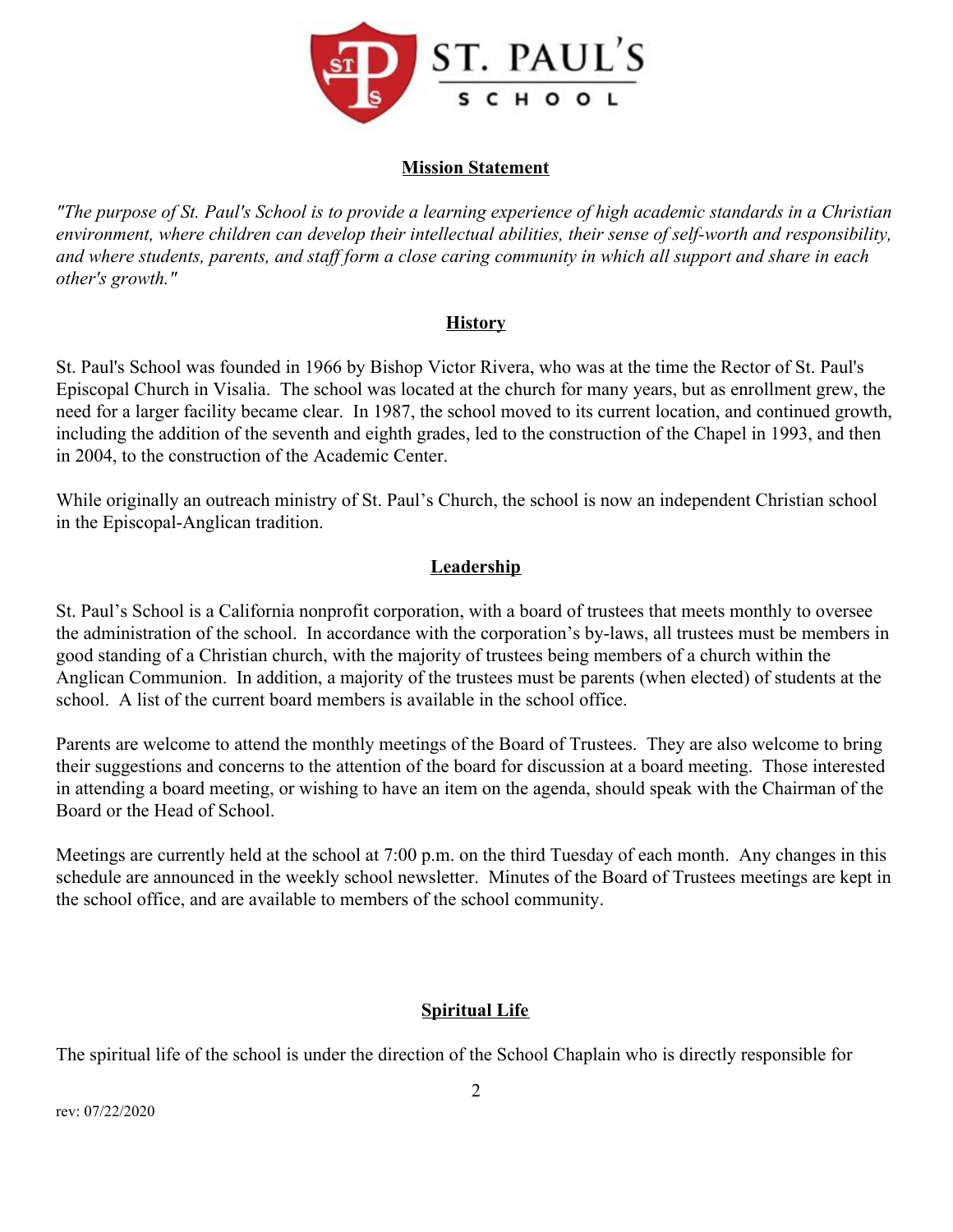

providing spiritual guidance and religious education. The Chaplain is an ordained clergy person of the Anglican Communion or the Episcopal Church. The Chaplain leads daily chapel services and oversees the religious education classes, which are held twice a week in each classroom.

Although St. Paul's School was founded by members of the Episcopal Church, students are not required to belong to the Episcopal Church or to any other church or religious organization. However, students are expected to participate in the daily chapel services and in the weekly religious education classes. Parents are encouraged to speak with the Chaplain if they have any questions about the spiritual life of the school.

# **Ethical Conduct**

*Students at St. Paul's School are expected to demonstrate ethical and moral conduct at all times.*

- 1. Students are expected to treat other students and teachers with kindness, respect and consideration.
- 2. Upon arrival on the school grounds, students will participate in regular school activities. Students who need to leave campus after this time must be checked out through the school office. Teachers will release a student only with the clearance of office personnel. This includes extra-curricular events and activities. All students must be picked up and signed out in the school office or they will be considered unexcused.
- 3. Bicycles, skateboards, and inline skates are not to be used on the school property. Students riding bicycles to school must have them locked during the day. Helmets are required by law.
- 4. Each student is expected to follow the directive of a teacher or adult supervisor immediately. Students are to conduct themselves courteously at school. All school personnel and students are to be treated in a respectful manner.
- 5. A student is to bring to school only those items which have been authorized or specifically requested by the teacher. The school will not be responsible for any personal items which may become lost or broken.
- 6. Profanity or obscene speech is not acceptable at school.
- 7. Fighting will not be tolerated, and if a student becomes involved in such, immediate disciplinary action (possibly including suspension) will be taken. The student will not return to the classroom until a conference with the parents, teacher, and Head of School is arranged.
- 8. No student shall have in his possession a weapon of any kind, matches or any device that may ignite a fire, any form of tobacco, or any drug substance while in attendance at St. Paul's School or any related activity; school dances, field trips, sporting events, etc.. Infraction of this policy will result in immediate suspension/expulsion.
- 9. Students are responsible for school books and supplies issued during the year. Textbooks are to be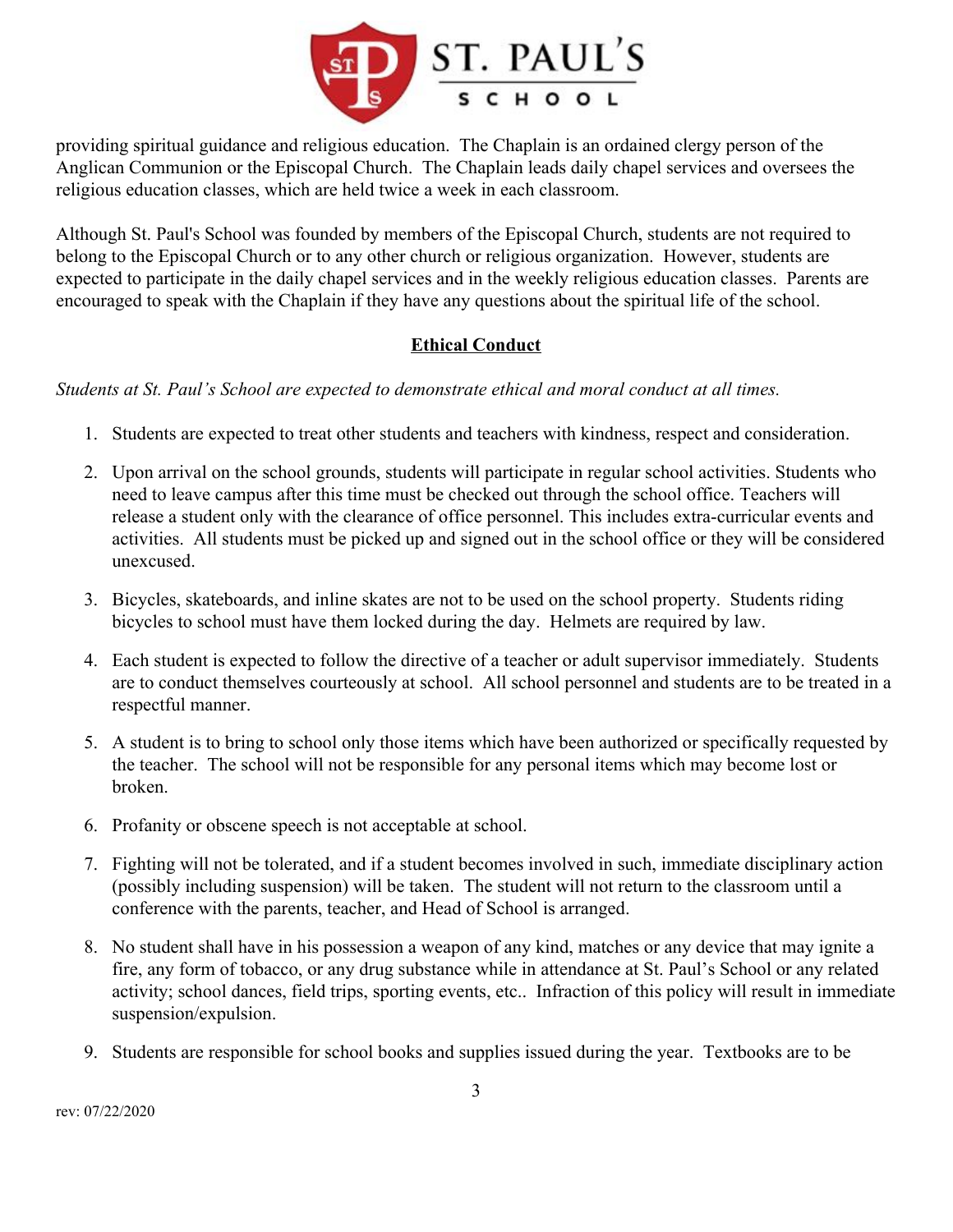

covered for the entire school year. Final report cards will not be issued until books, materials and uniforms are returned to the teacher or restitution for lost or damaged articles is made.

- 10. St. Paul's students are expected to be honest. Cheating is unacceptable. Cheating includes copying work from another person, cutting and pasting text from computer sites, plagiarizing or turning in assignments that have not been worked through by the student himself/herself.
- 11. Theft of students', staff, or school property will not be tolerated.
- 12. Students are to respect their school environment. Vandalism and defacing property of students, staff or school will result in disciplinary action and financial restitution.
- 13. No gum or sunflower seeds are allowed on campus.
- 14. The school phones are busy all day conducting school business. Should an important need arise, students will be allowed to use a school telephone with written permission from a staff member. Students may not use the school phone for forgotten homework assignments.
- 15. In order to participate in any sports or extracurricular activities, including school dances, a student is required to attend school that day.
- 16. All rights and privileges of every student to secure the best possible education in a warm nurturing environment shall be protected through the application of Christian ethics.

#### **Adult Code of Conduct**

#### *St. Paul's School Mission*

*Our mission is to provide a learning experience of high academic standards in a Christian environment; where children can develop their intellectual abilities and their sense of self worth and responsibility; and where students, parents, and staff form a close, caring community where all support and share in each other's growth.*

We expect parents, guardians, and visitors to:

- 1. Respect and model the caring mission of our school whenever on school premises or when communicating directly with the school.
- 2. Understand that school staff and parents need to work together for the benefit of all.
- 3. Demonstrate that all members of the school community should be treated with tolerance and respect and therefore set a good example in their own speech, conduct, and behavior.
- 4. Seek to clarify a child's version of events with the school's view in order to bring about a peaceful solution to any issue.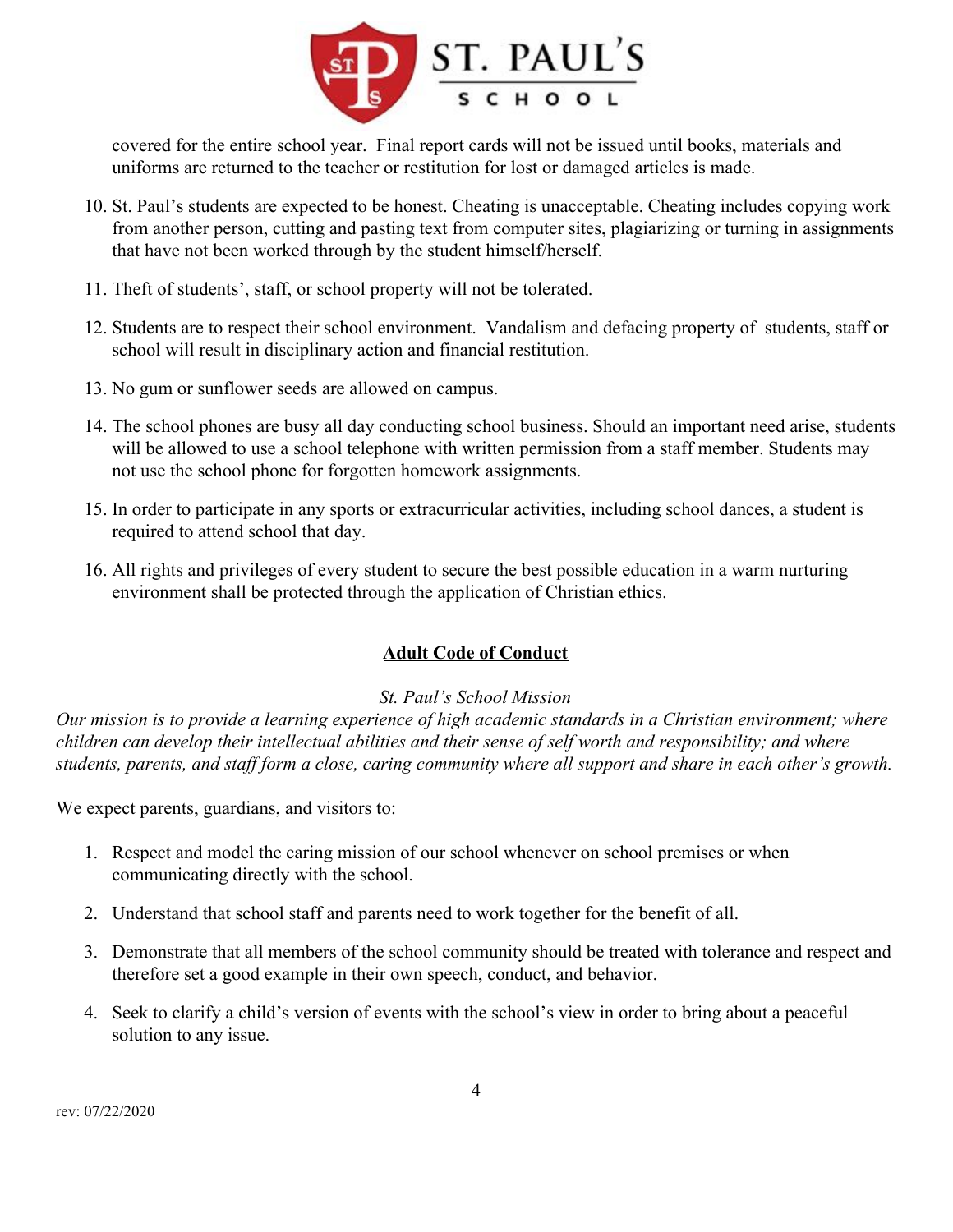

- 5. Correct own child's behavior especially in public where it could otherwise lead to conflict, aggressive, or unsafe behavior.
- 6. Approach the right member of school staff to help resolve any issues or concerns.
- 7. In order to support "a place of love and learning" the school cannot tolerate parents, guardians, and visitors exhibiting the following:
- 8. Disturbing school staff and trying to speak to them while they are supervising children.
- 9. Breaching school security procedures (e.g. entering school grounds without immediately checking in with the front office).
- 10. Attempts to gain entry to any part of the school in disregard of procedure or without permission and appropriate supervision.
- 11. Disruptive behavior which interferes or threatens to interfere with the operation of a classroom, an employee's office, office area or any other area of the school grounds including sporting events and extracurricular activities.
- 12. Using loud/or offensive language, swearing, cursing, using profane language, or displaying temper.
- 13. Threatening to do actual bodily harm to a member of the school staff, Board of Trustees, visitor, fellow parent/guardian, or student regardless of whether or not the behavior constitutes a criminal offence.
- 14. Damaging or destroying school property.
- 15. Abusive or threatening emails or text/voicemail/phone messages or other written communication.
- 16. Defamatory, offensive or derogatory comments regarding the school or any of the pupils/parent/staff, at the school on Facebook or other social sites. (see additional advice regarding Social Media). Any concerns you may have about the school must be made through the appropriate channels by speaking to the class teacher, the Division Leads, the Head of School, or Board of Trustees; so they can be dealt with fairly, appropriately, and effectively for all concerned.
- 17. The use of physical aggression towards another adult or child. This includes physical punishment against your own child on school premises.
- 18. Approaching someone else's child in order to discuss or chastise them because of the actions of this child towards their own child. (Such an approach to a child may be seen to be an assault on that child and may have legal consequences).
- 19. Unauthorized smoking, vaping, or consumption of alcohol or other drugs while on school property.

*Repeated or severe violations of the Parent Code of Conduct may result in the loss of the ability to renew student contracts for the following year, or in more serious situations, may find their current student contract(s)*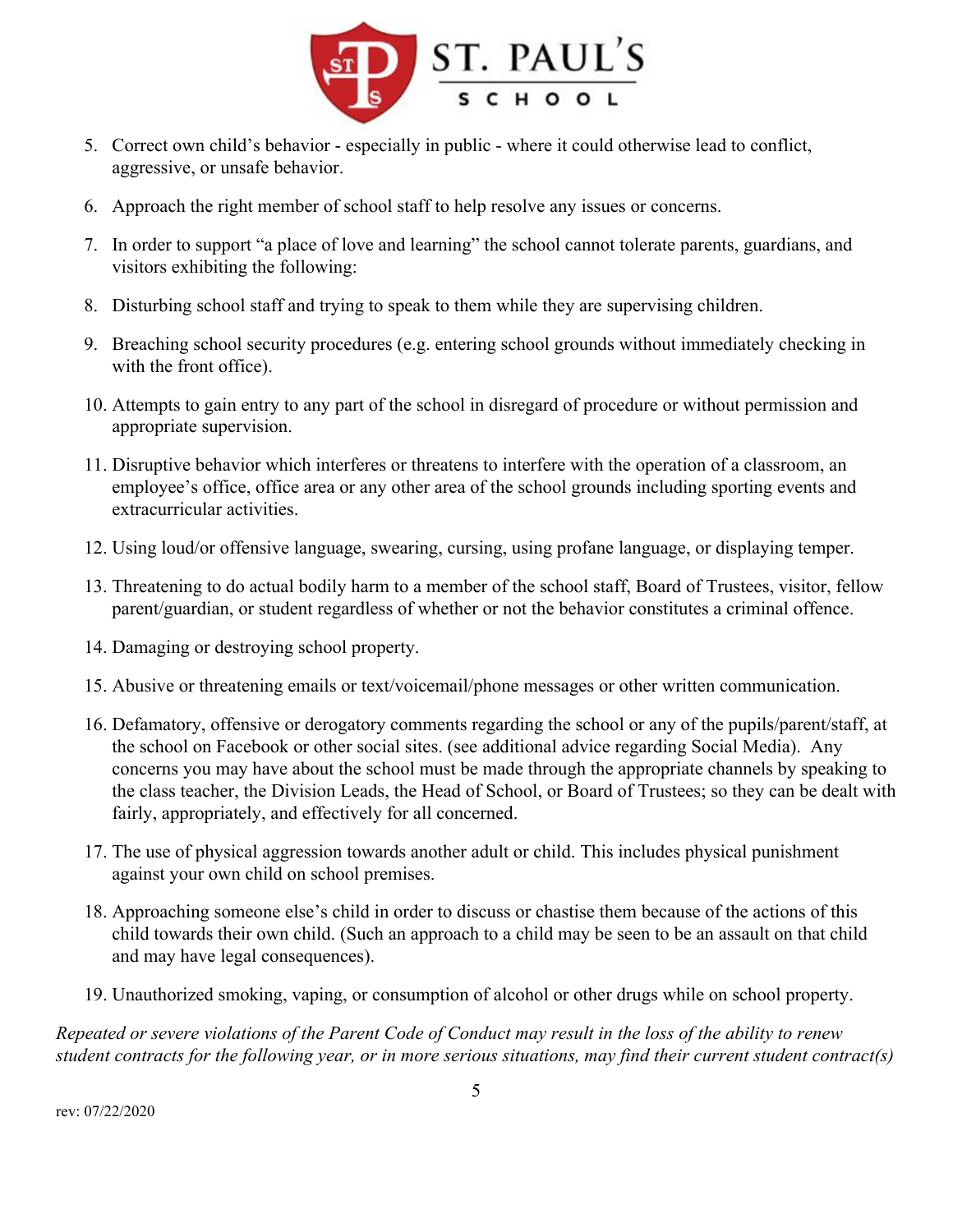

*revoked.*

## **Academic Program and Standards of Achievement**

The academic program of St. Paul's School is designed to give the student the strongest possible background in the basic subjects of language arts, mathematics, science and social studies. Additional instruction is given in the areas of fine arts, technology, physical education, Spanish for Pre-K-5<sup>th</sup> grades, and religion. Every attempt is made to meet each child's academic and social needs and to provide a stimulating environment in which all students may grow and develop to their fullest potential.

In order to enhance the quality of education, our class sizes are kept small, with a student-teacher ratio averaging eighteen to one.

Textbooks are selected from the State-adopted textbook list and are periodically updated and supplemented as needs arise.

MAP Growth Assessments are given to students in grades 2nd-8th three times each school year to help teachers further assist their students' instructional needs.

Students who meet the academic and behavioral standards of the school will be allowed to continue attendance at St. Paul's School.

# **Distance Learning**

The St. Paul's School Distance Learning Program in Preschool through 8th grade will serve as a viable and equal replacement to the regular, on-campus instructional program. The St. Paul's School Distance Learning Program will ensue when school closure is deemed necessary for any length of time during the calendar school year by local, state, or national mandates or recommendations. Distance Learning will take place through the St. Paul's School school-wide virtual platform: Google Classroom.

In the event that St. Paul's School has resorted to the Distance Learning Program, academic and co-curricular teachers will upload lessons, materials, videos, links to other curriculum platforms, and other resources for instruction daily. Students will login using their St. Paul's School account to view these lessons and announcements posted by their teachers. Teachers in each department will also schedule daily Zoom meetings in order to conduct live lessons and hold whole-group, small-group, and/or one-on-one instruction to best support the students in each academic subject area.

Students will be expected to follow each department's and grade level's expectations and rubrics that are in place for logging into Google Classroom and participating during Zoom meetings to earn progress toward their quarterly goals and grades, just as they would in a regular, on-campus learning structure. Students are also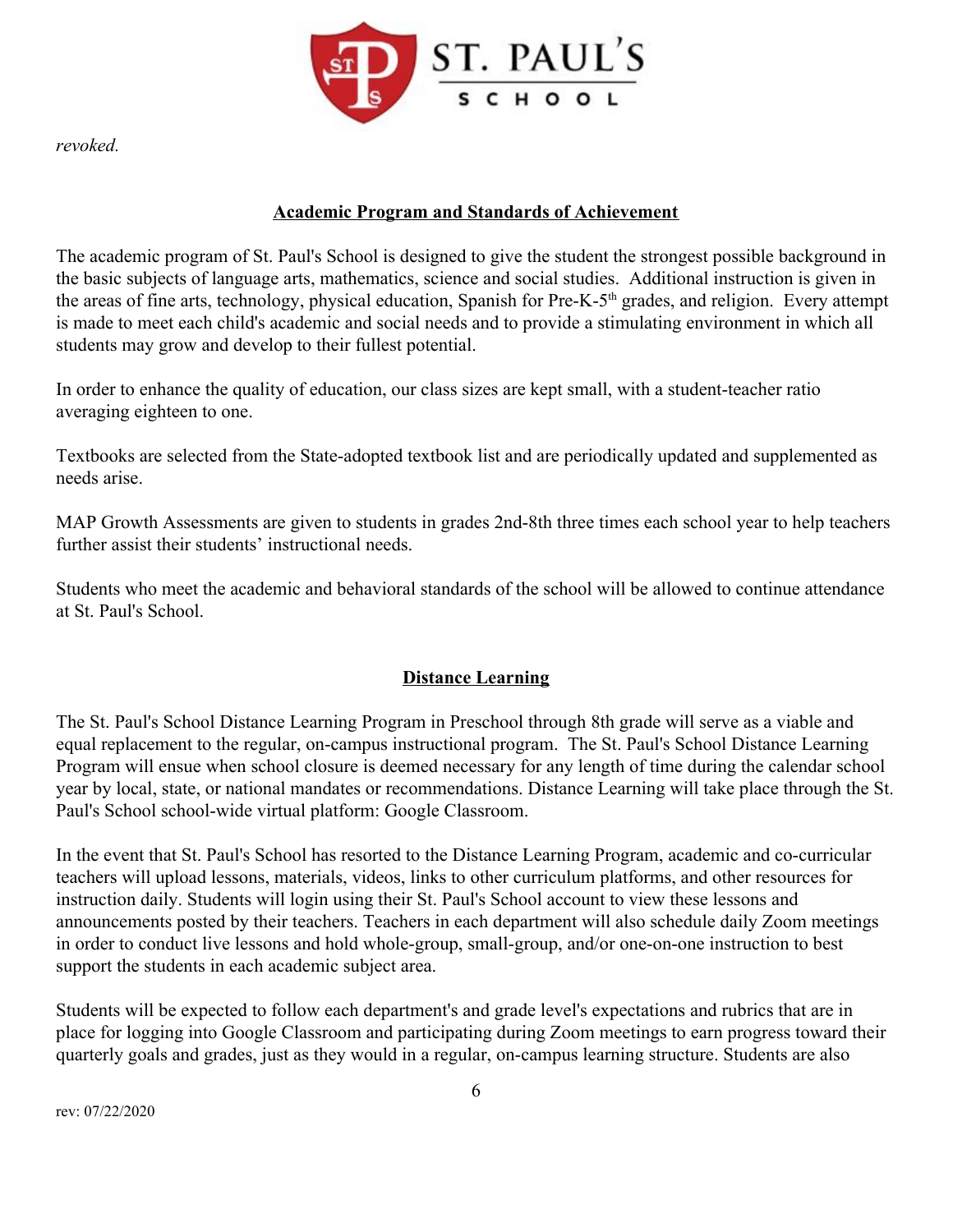

required to follow rules that apply to appropriate internet use, online platforms, and any St. Paul's School electronic devices correctly and responsibly. Parents should consult with their child's teacher(s) for specific instructions and expectations on best practices for success during the Distance Learning Program.

#### **Course Offerings - Middle School (6th - 8th Grades)**

| Grade           |                  | <b>Mathematics Course Offerings</b> | <b>English / Literature Course Offerings</b> |                           |  |
|-----------------|------------------|-------------------------------------|----------------------------------------------|---------------------------|--|
| 6th             | Math<br>Course 1 | <b>Advanced Math</b><br>Course 1    | English                                      | <b>Applied Literacies</b> |  |
| 7 <sub>th</sub> | Math<br>Course 2 | <b>Advanced Math</b><br>Course 2    | English                                      | <b>Applied Literacies</b> |  |
| 8th             | Math<br>Course 3 | Advanced Math,<br>Integrated 1      | English                                      | <b>Applied Literacies</b> |  |

| Grade           | <b>Course Offerings (Continued)</b> |                       |                           |                                                        |  |  |
|-----------------|-------------------------------------|-----------------------|---------------------------|--------------------------------------------------------|--|--|
| 6th             | Science<br>Earth                    | <b>Social Studies</b> | <b>Physical Education</b> | Technology<br>Google Suite, Coding<br>Robotics, Ethics |  |  |
| 7 <sup>th</sup> | Science<br>Life                     | <b>Social Studies</b> | <b>Physical Education</b> | Technology<br>Google Suite, Coding<br>Robotics, Ethics |  |  |
| 8th             | Science<br>Physical                 | <b>Social Studies</b> | <b>Physical Education</b> | Technology<br>Google Suite, Coding<br>Robotics, Ethics |  |  |

Our course content takes the standards taught in our local public schools and advances those to a deeper understanding which is achieved by small class sizes, an academically focused student body, well educated / experienced teachers, and high school-wide achievement expectations.

#### **CoCurriculars - Supplemental to our Core Program**

Drama: Many of our middle school students select this course as an elective. One course runs for one semester (two quarters) culminating in our winter and spring school plays.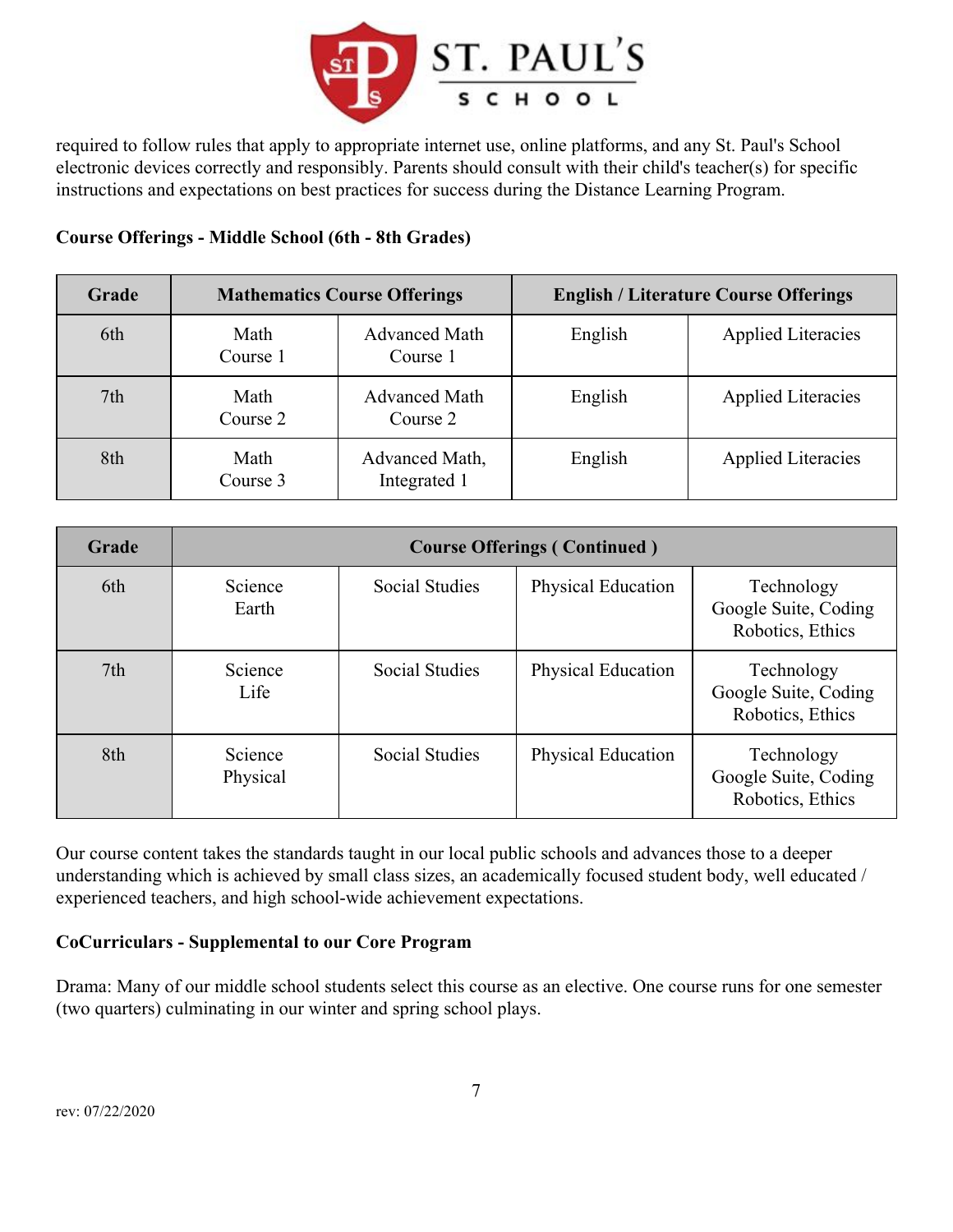

Vocal Music: Our Middle School Choir is popular at our school. This elective is offered for both semesters and gives our students an opportunity to showcase their talents. Spring 2019 will be the fourth consecutive year in which our students have performed at Disneyland.

Quarterly Electives: In addition to the above, we offer electives from quarter to quarter including Geography Bee, Academic Pentathlon, Math Bowl, Yearbook, Video Production, Band and World Music, Studio Art, Robotics, 6th Grade Study Skills and Science Fair.

#### **Course Offerings - Primary and Intermediate Grades**

PK through 5th grades offer a rigorous comprehensive program using state adopted materials for Mathematics and English Language Arts. Courses which enrich our core program are listed in the table below.

| Course                | <b>PS</b> | <b>PK</b> | TK | K                | 1st              | 2nd              | 3rd | 4th              | 5th |
|-----------------------|-----------|-----------|----|------------------|------------------|------------------|-----|------------------|-----|
| Visual Art            |           |           | X  | X                | X                | X                | X   | X                | X   |
| Vocal<br>Music*       | X         | X         | X  | X                | X                | X                | X   | X                | X   |
| Instrumental<br>Music |           |           |    |                  |                  |                  | X   | X                | X   |
| Spanish               |           | X         | X  | $\boldsymbol{X}$ | $\boldsymbol{X}$ | $\boldsymbol{X}$ | X   | $\boldsymbol{X}$ | X   |
| Physical<br>Education |           | X         | X  | X                | X                | X                | X   | X                | X   |
| Technology            |           |           | X  | X                | X                | X                | X   | X                | X   |

\* Vocal Music: Fourth and fifth grade students make up our St. Paul's Singers. Much like our choir this elective is quite popular at our school. We offer St. Paul's Singers for all four quarters and it gives our students an opportunity to showcase their talents. Spring 2019 will be the fourth consecutive year in which our students have performed at Disneyland.

#### **Course Offerings - Preschool**

Our Preschool program serves as an introduction to school and a foundation for increasing skills and knowledge in social and academic areas. Limited class sizes and numerous small-group and individual learning opportunities allow teachers to gauge each student's progress and respond to their individual learning strengths.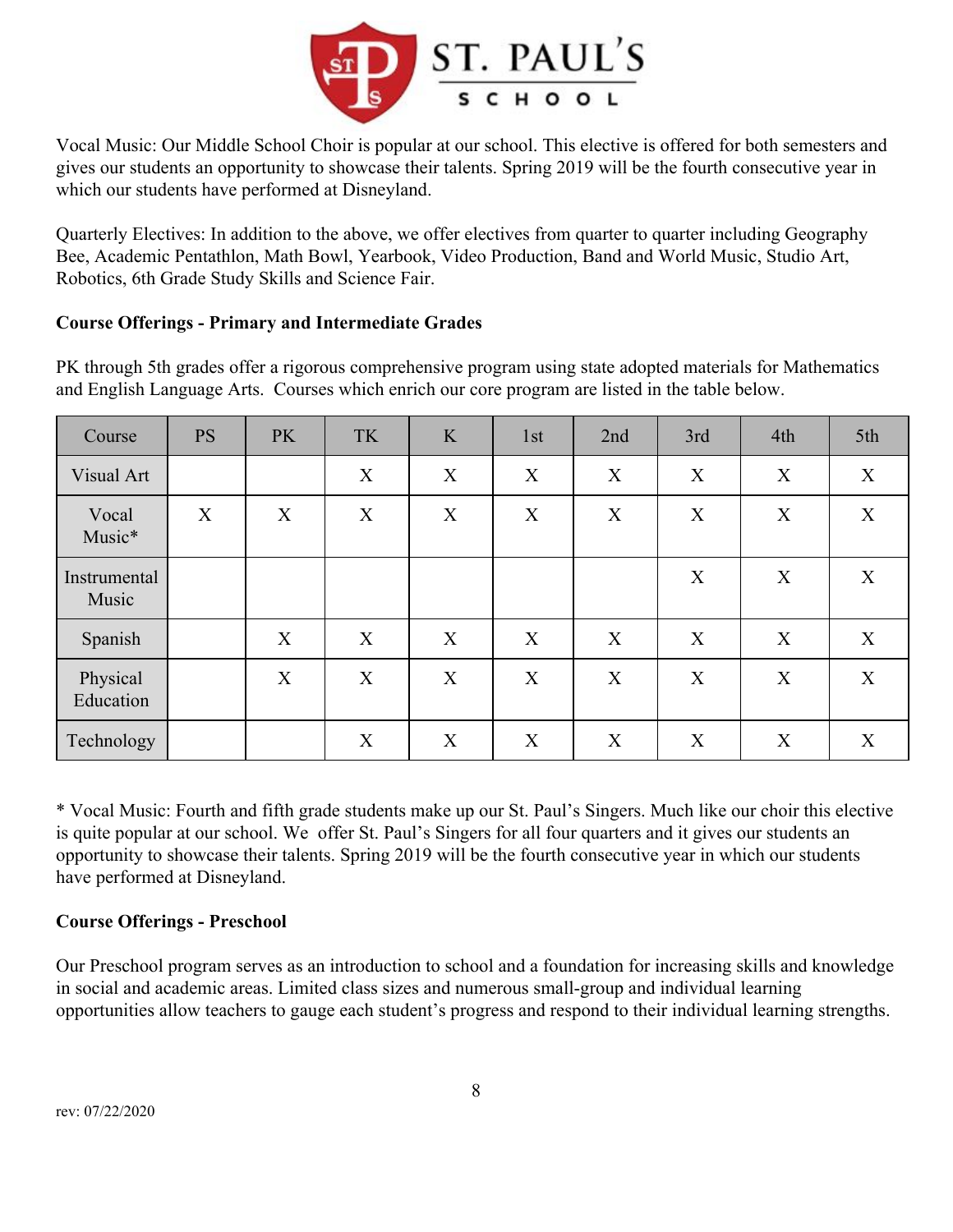

#### **Admission Policies and Procedures**

St. Paul's School admits students of any race, color, national or ethnic origin to all the rights, privileges, programs and activities generally accorded or made available to students of the school. It does not discriminate on the basis of race, color, national or ethnic origin in administration of its educational policies, admissions policies, scholarship and loan programs and athletic and other school-administered programs.

St. Paul's School seeks to enroll students who demonstrate good academic skills and behavioral standards which are consistent with the purpose of the school.

#### **Entrance Requirements**

St. Paul's School accepts not only the individual child, but the family into its Christian environment. Applicants must be in good academic and personal standing from their previous schools. The school believes that the child is best served when there is a partnership between the school and the parents.

Contracts are offered based on the child's ability to perform at grade level. In some cases we can develop a plan to support the child to perform grade level appropriate work. The child must have a strong work ethic, positive social attitude, and desire to achieve. Contracts are offered based on the following guidelines:

- 1. Complete application(s) for each child.
- 2. Complete interview with one of the members of the Senior Leadership Team.
- 3. Provide release form to communicate with the previous school(s). Administration/teachers of previous school(s) will be interviewed regarding the student's behavior and attitude.
- 4. Provide last and/or most recent report card for each student.
- 5. Complete grade-level-appropriate test to assess student's ability to work on grade level. Test results will be reviewed with a grade level teacher.
- 6. If an accepted student's test results are marginal, a plan to help support the student will be made between the Educational Leadership Team, classroom teacher and parent(s).
- 7. Priority is given to siblings of children already enrolled in St. Paul's School.

#### **Financial Information**

Application, registration and tuition fees for enrollment are set by the School Board of Trustees. Tuition may be paid in full in advance, or in ten (10) equal monthly installments due on the first of each month. All payments should be made online through FACTS.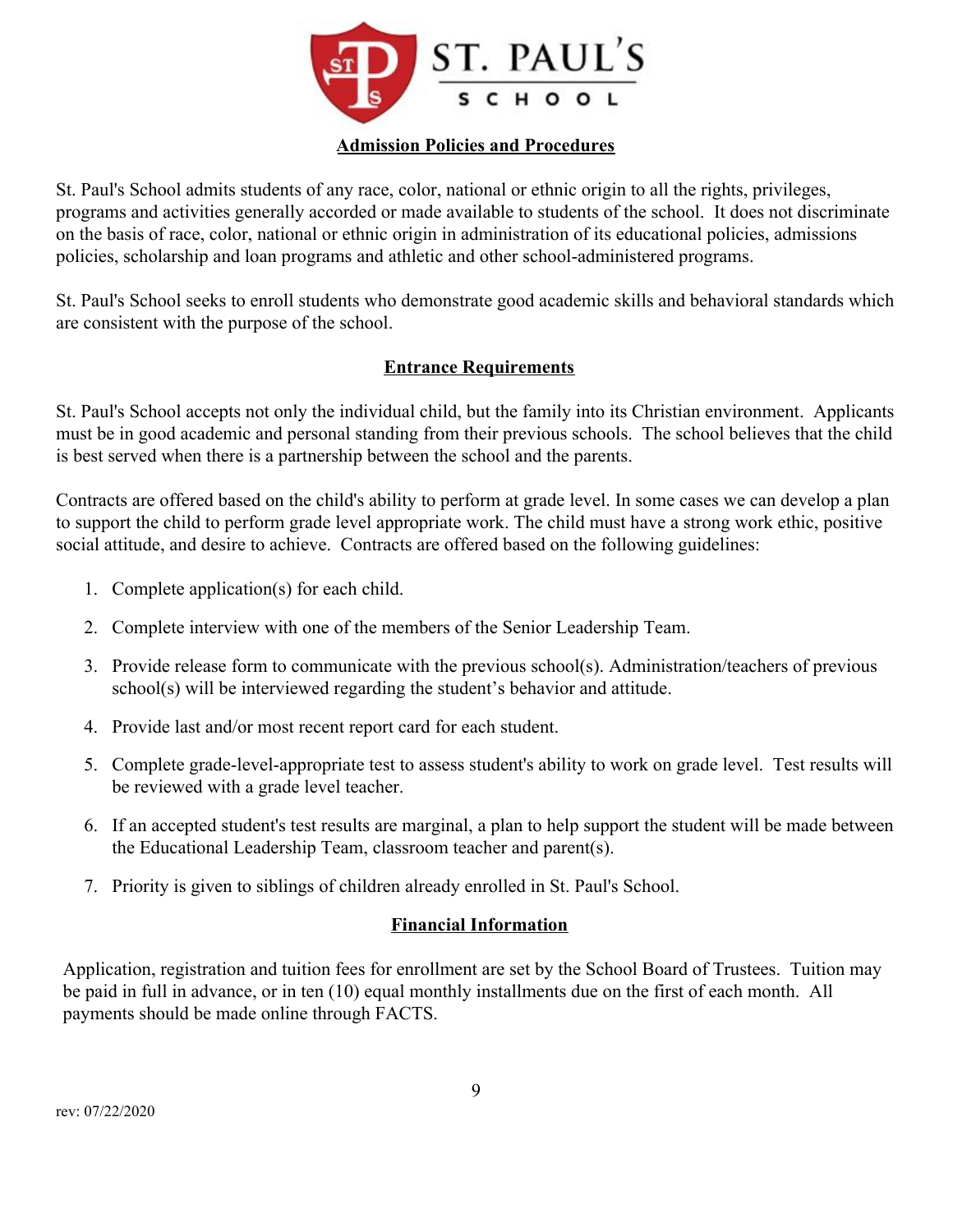

#### **Discounts**

Families with more than one student attending St. Paul's School receive a \$200.00 annual discount for each additional student. Families with full-time preschoolers (5 days per week) will also receive the discount. A three percent (3%) discount will be granted if tuition is paid in advance by September 1.

#### **Tuition Reduction**

Partial scholarships are available upon review of scholarship applications, which may be obtained from the Director of Business Operations during open enrollment. Students holding scholarships must achieve a grade of "C" or better in all subjects. All scholarship information is kept confidential.

All scholarship money is generated by donations and fund-raising activities sponsored through the school. Donations to this fund are tax deductible and are gratefully accepted.

#### **Late Fee**

A monthly delinquent fee of \$25.00 will be added to all unpaid accounts after the 10th of each month.

#### **Force Majeure**

The School's duties and obligations under the Enrollment Contract shall be suspended immediately without notice during all periods that the School is closed or must deliver instruction remotely because of force majeure events including, but not limited to, any fire, act of God, hurricane, war, governmental action, act of terrorism, epidemic, pandemic, or any other event beyond the School's control. If such an event occurs, the School's duties and obligations in this Contract will be postponed until such time as the School, in its sole discretion, may safely reopen. In the event that the School cannot reopen due to an event under this clause, the School is under no obligation to refund any portion of the tuition paid.

#### **Emergency Cards**

Each student is to have emergency information on file in the School office. It is the parents' responsibility to see that this information is updated at the beginning of each school year and during the year should there be changes in addresses, phone numbers, employment, etc.

#### **Health Screening and Immunization**

Prior to entrance into St. Paul's School, parents shall provide documentation of health screening and immunization records. The health screening should be undertaken in connection with the State-mandated health screening and evaluation services. Appropriate verification forms for the health screening and immunization records are included in the registration packet.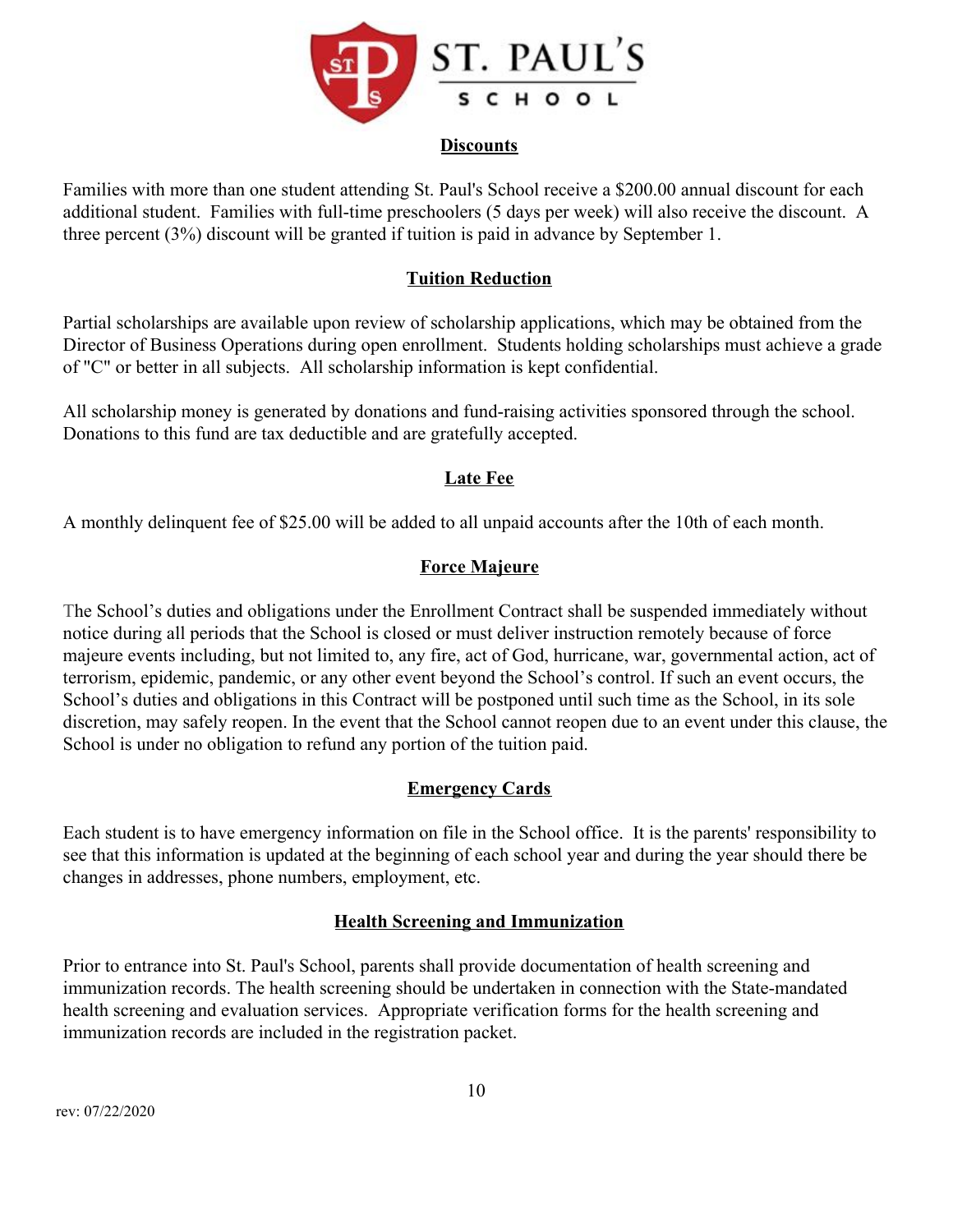

#### **Medication at School**

When medication needs to be administered at school, this may be done with the following provisions, for example:

- 1. An order in writing from the physician or parent, giving instructions for medication.
- 2. Medication must be clearly labeled: child's name, the type, dosage and method of administration.
- 3. Medication should be sent or brought to school in a sealed container, with the instructions included, and delivered to the school office. Students are not allowed to carry medicine in their pockets, lunch boxes, backpacks, etc. and it is the student's responsibility to remember to obtain medication from the school office.

#### **Attendance**

School is in session at 8:10 a.m. Please help your student to be on time in the morning. Children brought to school before 8:00 a.m. or not picked up within 10 minutes of dismissal time will be signed into Kids on Campus where proper supervision is maintained.

If a student must be absent or tardy, parents are to notify the school office by 9:00 a.m. In the interest of student's safety, the office will contact the parents if no notification is received.

Students arriving to school after 8:15 must check in at the office to receive an office pass to give to their teacher since students will have been marked absent in the homeroom.

If a student has been absent, the student should report to the school office upon returning to school with a note from the parent indicating the reason. A student arriving late or leaving campus for an appointment must be signed in and out in the school office.

#### **Grade Level Schedules**

| Preschool                        | $8:10-2:00$ |
|----------------------------------|-------------|
| Pre-Kindergarten                 | $8:10-2:00$ |
| <b>Transitional Kindergarten</b> | $8:10-2:00$ |
| Kindergarten                     | $8:10-2:00$ |
| Grades 1-5                       | $8:10-3:00$ |
| Grades 6-8                       | $8:10-3:30$ |

#### **Arriving on Campus**

All students dropped off before 8:00 a.m. must sign into Kids on Campus in the Art Room #403. Students may not wait in front of classrooms, library, or anywhere on the school grounds.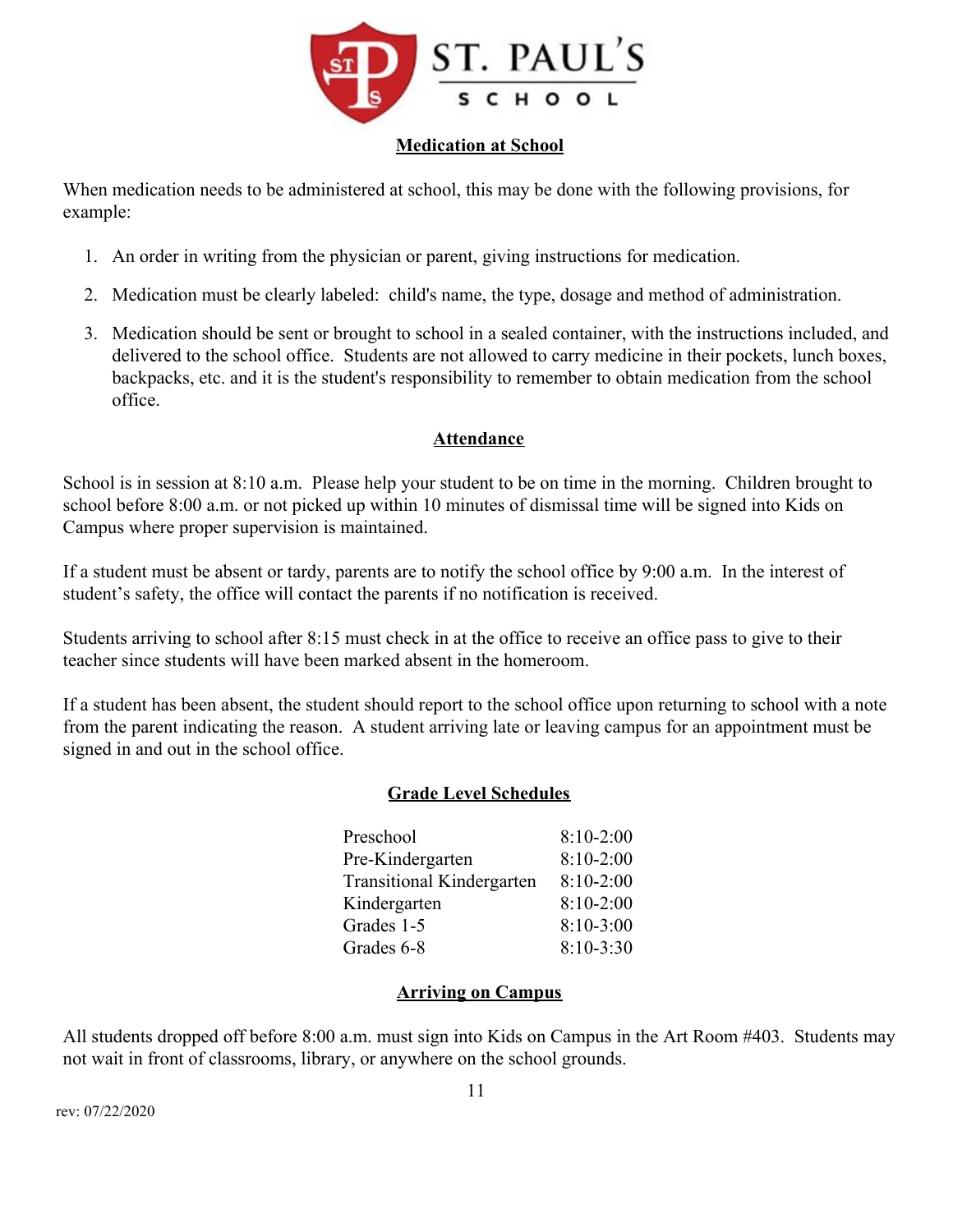

## **Tardy Guidelines**

Students are encouraged to be at school on time. The school day begins at 8:10 a.m. when the bell rings. Students not in their seat at 8:15 a.m. are considered tardy. Excessive tardiness may result in Friday ineligibility for  $6<sup>th</sup> - 8<sup>th</sup>$  graders. Exceptions will be made for foggy days.

Excused tardies are Medical appointments are considered excused tardies. A note from the doctor's office is required to excuse the tardy. In case of family emergency, please give the office a note explaining the situation when the student is signed in upon arrival.

#### **Absences**

Because consistent attendance is very important for a student's education, and because classroom participation is an important part of the educational process, students are expected to attend school every day it is in session, unless there is an illness or other unavoidable reason to be absent.

If, for family reasons, a planned absence is necessary, it should be discussed at least one week in advance with the student's classroom teacher(s), who will provide up to one week's assignments. The assignments will be due the week that the student returns to school, as arranged with the teacher. Any missed tests will need to be taken upon the student's return, as arranged with the teacher.

Planned absences beyond one week, or in addition to a previous week's absence, will need to be discussed with the Head of School, as they have a significantly negative effect upon both the student and the classroom(s) involved. Assignments for these absences will not be given in advance, and will need to be made up within a week of the student's return to school. Parents should not expect that the teacher will be available to provide private instruction for missed assignments.

While credit will be given for all work that is made up, a student's grade may be negatively affected due to a lack of classroom instruction and participation.

These guidelines and suggestions stem from the concerns of the staff members when students miss classroom time and instruction. Our motives are not to deprive students of enriching family trips, but to encourage a balance between these experiences, while maintaining an optimal educational career.

#### **Communication Regarding Student Progress: Conferences, Classroom Visitations, and Posting Student Grades**

Parent-Teacher Conferences are scheduled in the fall for the purpose of discussing your child's progress at school. Additional conferences may be scheduled with the child's teacher anytime during the school year. If a conference or a classroom visitation is desired with any teacher, please call or email the teacher to make an appointment.

Teachers 3rd through 8th grades will update grades on RenWeb at least once per week. Lesson plans and homework will continue to be posted by 3:30 PM on Mondays. This will give students and parents the opportunity to see academics for the upcoming week.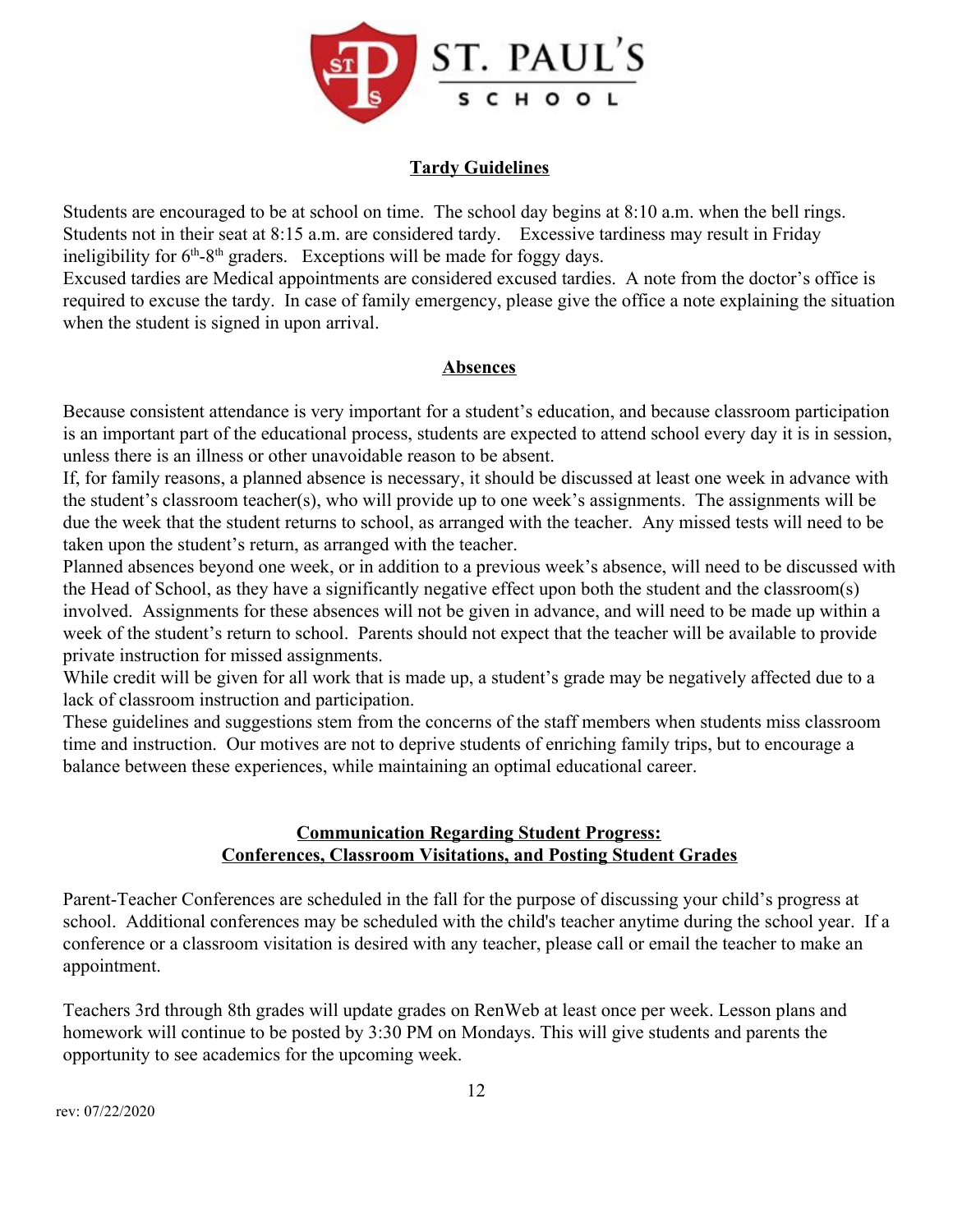

All visitors are requested to sign in and obtain a visitor's badge in the School office prior to entering classrooms.

## **Homework Guidelines**

#### **Collaboration (Connecting with Students)**

We are working with staff in grades 4th through 8th to implement collaboration times twice a week. During collaboration periods, students may seek teachers out for help (for reteaching or acceleration), teachers may seek out a student who they feel needs help, and students can use the time to perfect assignments. This is a new intervention for our school and we will be working with our school community to make it an effective support for our students.

In the event of absence, homework assignments and class work may be checked on-line through RenWeb and/or Google Classroom. Requests for necessary books or other requests must be made to the office by 9:00 a.m. and may be picked up after 3:40.

When a student is absent, the student is responsible for completing any missed work within two days of returning to school.

If a student misses a class during the day, due to an appointment, the student is responsible for the following:

- 1. Turning in any work due that day
- 2. Picking up any assignments for the day

#### **Homework and Grades 6th-8th:**

Our curriculum is rigorous. Students will have nightly assignments, including some weekends. Weekend homework usually involves long term assignments such as a novel read over time or a group project. On the rare occasion, weekend homework happens when a time crunch occurs due to loss of instructional days, for example: holidays.

Middle school staff is using Google Classroom as a calendar to post tests, projects, and large assignments by grade level in an effort to alleviate the same due dates. This will spread out students' work loads to minimize surges in homework.

Late work that is 1 day late will be given 50% credit. Work that is two days late or more will get 0% credit. All assigned work must be turned in, regardless of credit given. Work that does not meet the teacher's standards may be returned to the student for another try.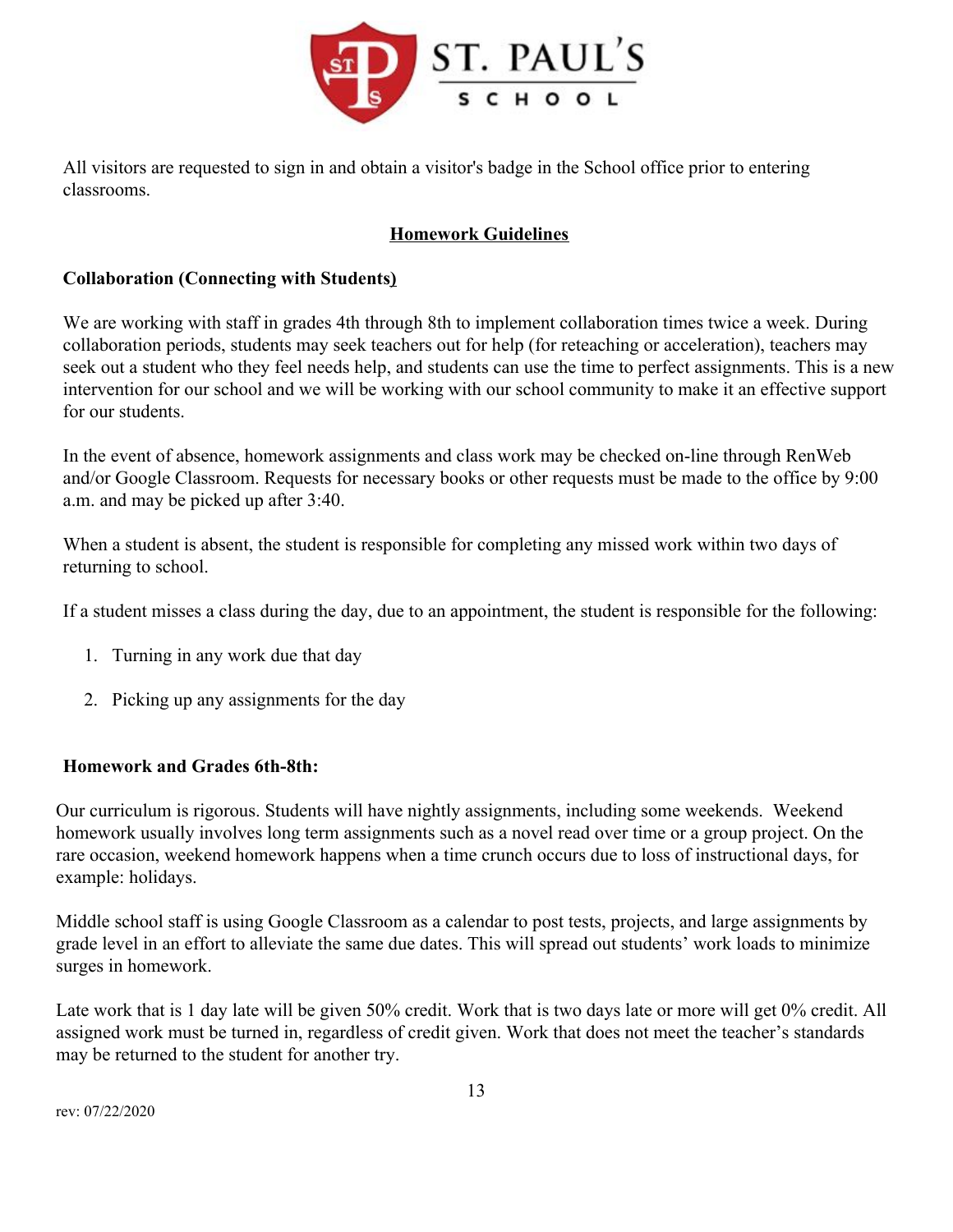

Students' progress and grades are constantly monitored. Students with 2 or more F's or a GPA that falls below a 2.0 will be placed on Academic Probation. Saturday School may also be an option if deemed necessary by the Head of School. When daily assignments are not complete, teachers may assign lunch detention or at teacher/Head of School's discretion be required to attend special tutorials.

We encourage each student to have a specific time and place to complete homework. Students who do not meet the academic standards of the school will meet with the Middle School staff to discuss educational alternatives.

## **Recurring Field Trips at St. Paul's School (have included)**

**Pre School** Pumpkin Patch Chaffee Zoo

# **Kindergarten**

Save Mart Market Pumpkin Patch Chaffee Zoo Greg and Steve Imagine U Milky Way Dairy Visalia Unified High School VTEC Farm

#### **1st Grade**

Sequoia River Land Trust @ Dry Creek Preserve Planetarium Downtown Walking, Bus, and Trolley Tour End of year movie - Earth Day

#### **2nd Grade**

Three Rivers Kaweah Post Office Tour Reimer's Tour AgVentures California Animal Living Museum Young Chefs Academy

#### **3rd Grade**

Tulare County Museum Young Children's Concert Monterey Bay Aquarium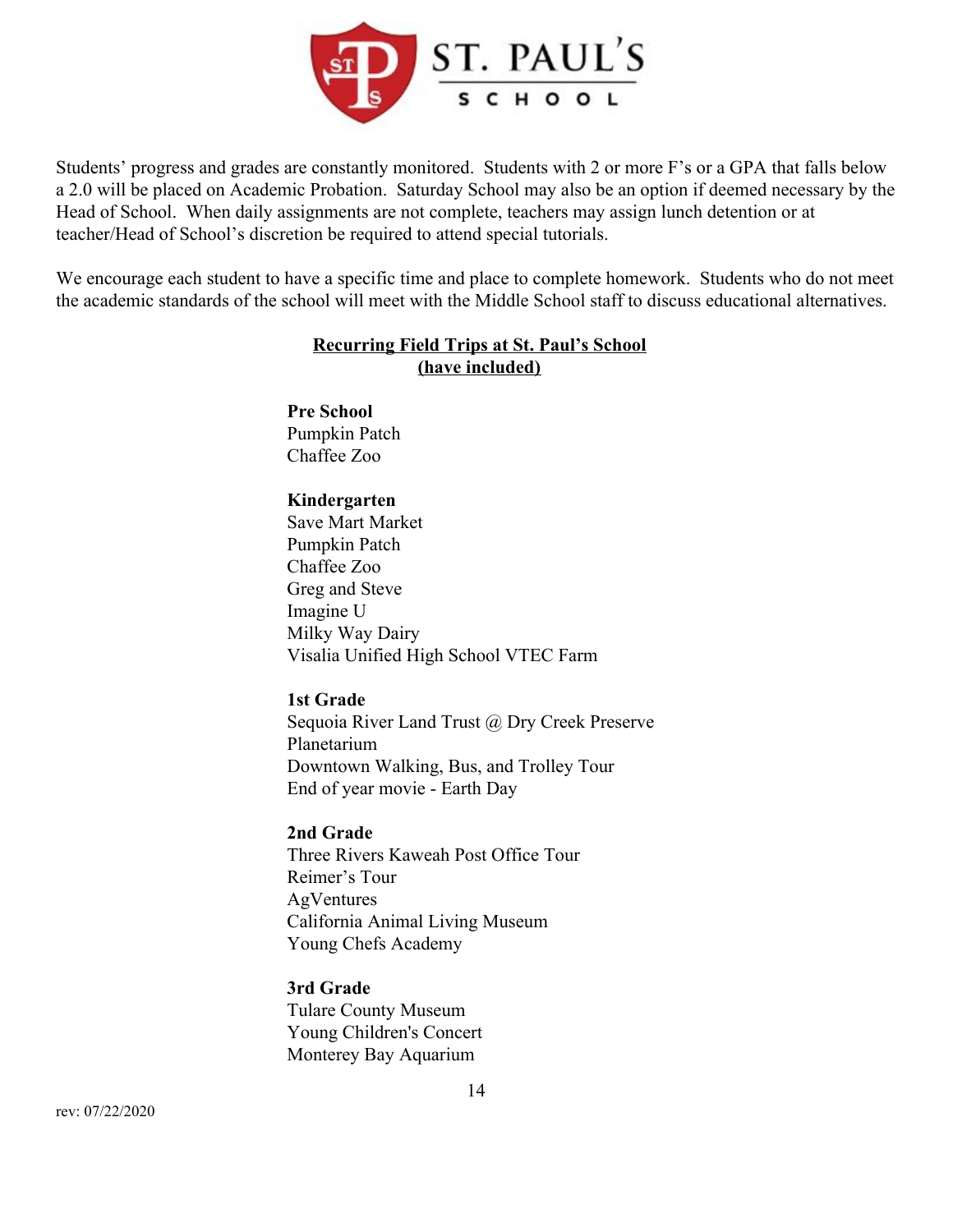

Honey Bee Farm End of year movie - Curriculum Connected

#### **4th Grade**

Chaffee Zoo Mission San Antonio Homestead - Gold Rush Simulation Columbia State Historical Park Hospital Rock End of year movie - Curriculum Connected

#### **5th Grade**

SCICON - day trip Sequoia National Park Sacramento Capitol and Old Town- day trip by train Planetarium Concerts/Plays Colonial Days (on campus)- Colonial Time Period Simulation

#### **6th Grade**

SCICON - 1 week Rosicrucian (Egyptian) Museum Slick Rock - day trip Morro Bay - (overnight trip)

#### **7th Grade**

Kaweah Oaks Preserve Asian Art Museum in San Francisco - (day trip) Marin Headlands - 4 day trip

#### **8th Grade**

Museum of Tolerance, Los Angeles - day trip Physical Education (various trips including yoga, bowling) Kings Canyon National Park - (overnight) CELP (Catalina Environmental Leadership Program) - 1 week

#### **Choir**

Middle School Choir Festival Disneyland Rawhide Baseball - National Anthem Performance SCICON - Fundraiser Performance Performances at Local Church Luncheons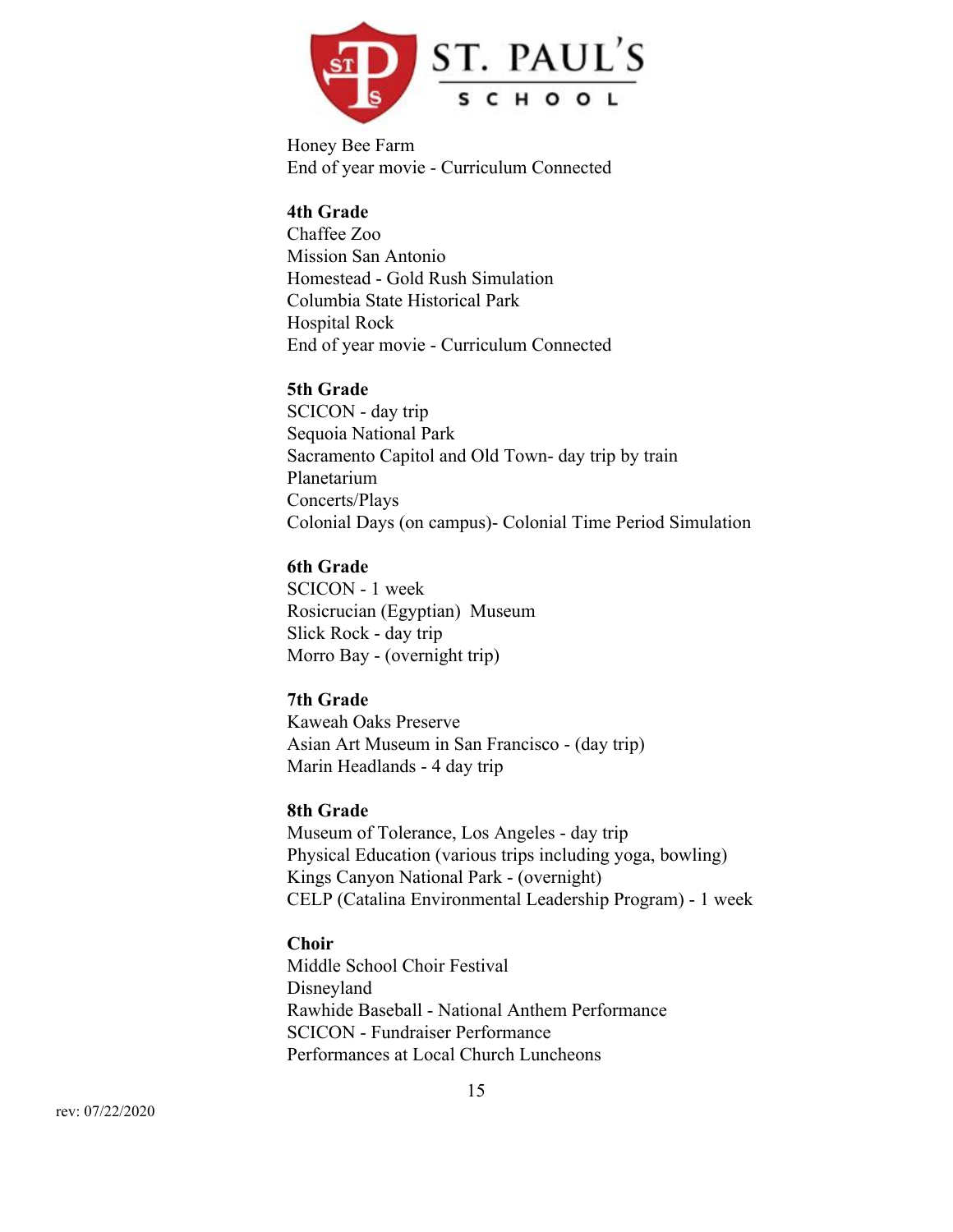

#### Performances at Local Rest Homes

We plan to continue offering our students the opportunity to participate in Peach Blossom, Poetry and Prose, and the Spelling Bee.

## **Community Service**

At St. Paul's School, we believe in the values learned by giving to others. All students in  $6<sup>th</sup>$ ,  $7<sup>th</sup>$ , and  $8<sup>th</sup>$  grade are required to complete at least forty hours of community service each year. (ten hours per quarter).

In order to receive a diploma upon graduating, students must have completed the minimum number of hours each year.

Community Service will appear on students' report cards with the hours volunteered and a letter grade that corresponds to those hours.

Students who have not completed enough hours to earn a C grade or above may be ineligible on Friday afternoons. They may also not be permitted to play sports in order to use that time to earn the required community service.

## **Reporting Grades to Parents in Our Middle School**

Report cards are produced quarterly. Grades are a reflection of your child's performance on assessments, participation in the classroom, timely completion of homework and assignments/projects, and other conventions of school work. Report cards are not necessarily a reflection of your child's knowledge or understanding of subject content. For this information look at multiple measures including teacher's observation, weekly/periodic tests, and short or long-term projects.

# **Eighth Grade Awards**

Presidential Award: The criteria used are set by the United States Department of Education. The award is given to students who have earned a cumulative 90% of total points earned (3.6 GPA) in Math, English, Literature, Science and Social Studies during the entire Seventh grade year and the first three quarters of the Eighth grade year.

Academic Achievement Award: This award is granted to the top 10% of students in the Eighth grade class. This award is based on total points calculated by using percentages earned in Math, English, Literature, Science and Social Studies during the entire Seventh grade year and the entire first three quarters of the Eighth grade year. Included also are the first seven weeks of the fourth quarter.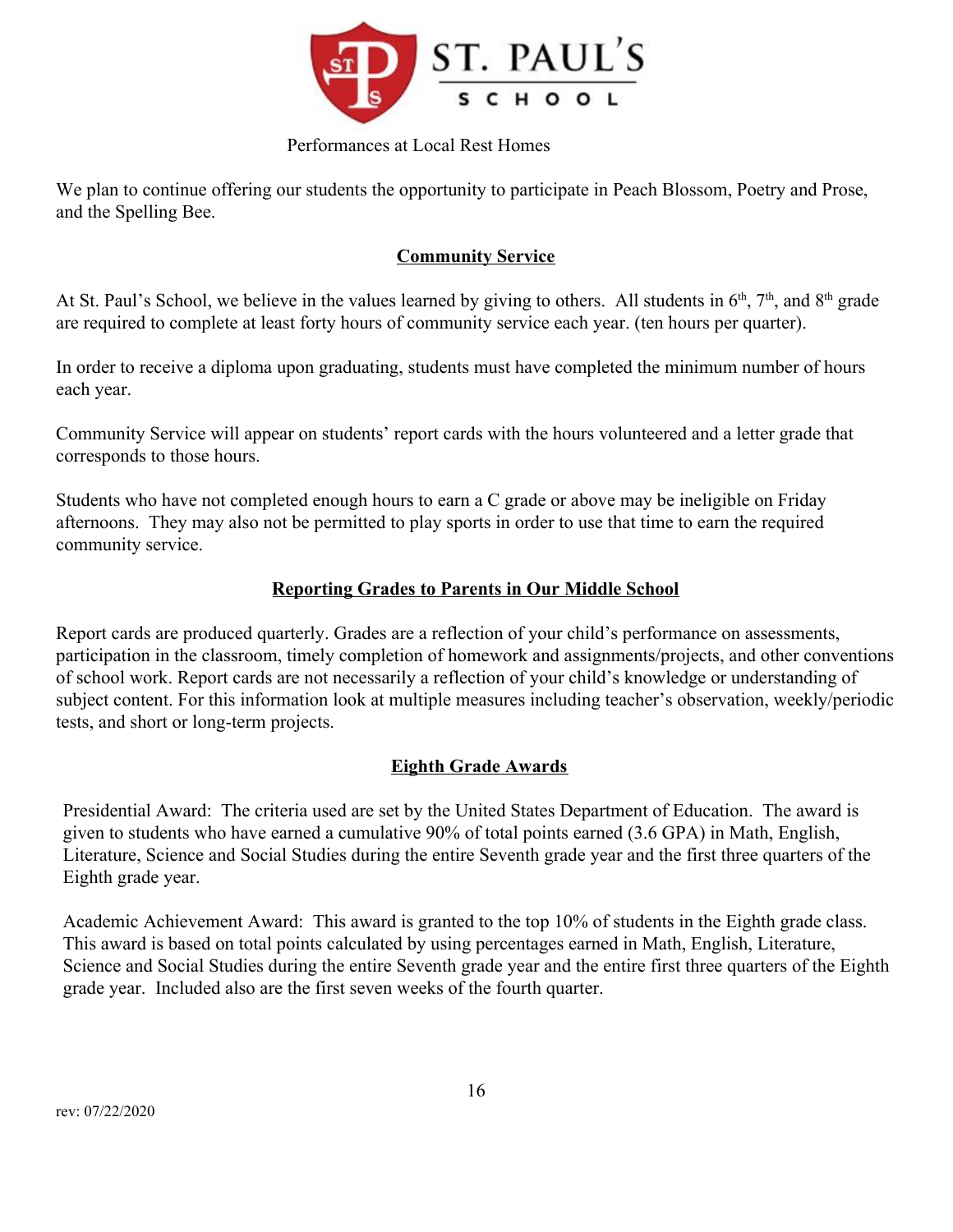

## **Middle School Eligibility**

St. Paul's School recognizes the importance of athletics and extracurricular activities; however, academics and citizenship are the priority. Therefore, to participate in any extracurricular activities, including but not limited to: sports, drama, band, choir, field trips, dances, after school clubs and competitions, students will maintain a GPA of 2.0 or higher. Students whose GPA falls below a 2.0 or who have 2 F's in any curricular area will be placed on Academic Probation. Students will remain on Academic Probation for a 3 week cycle. During this time, students will work with their teachers and use collaboration time to improve their grades/GPA. These students will be required to attend Friday afternoon study hall as well, until they qualify to be removed from Academic Probation. Students will be reevaluated at the end of each cycle. Students may be removed from or added to Academic Probation at the end of each 3 week cycle.

#### **Internet and Technology Use and Student Obligation and Responsibilities**

Computers, Chromebooks and iPads are to be used for school business and may not be used for any purpose that conflicts with the goals or the policies of St. Paul's School, for illegal, or for unethical purposes. Students are authorized to use the Internet and technology resources in accordance with the user obligations and responsibilities specified below:

- 1. The system shall be used only for the purposes related to education. Commercial, political and/or personal use of St. Paul's School system is strictly prohibited. The school reserves the right to monitor any on-line communications for improper use.
- 2. Users shall not employ the system to encourage the use of drugs, alcohol or tobacco, nor shall they promote unethical practices or any activity prohibited by the school's policy.
- 3. Users shall not transmit or receive material that is threatening, obscene, disruptive or sexually explicit, or that could be construed as harassment or disparagement of others based on their race, national origin, sex, age, disability religion or political beliefs.
- 4. Copyrighted material may not be placed on the system without the author's permission. Users may download copyrighted material for their own use only.
- 5. Vandalism is forbidden. Vandalism includes uploading, downloading or creating computer viruses and/or malicious attempts to destroy the school's equipment or materials or other users' data.
- 6. Users shall not read other user's mail or files; they shall not attempt to interfere with other users' ability to send or receive electronic mail, nor shall they attempt to read, delete, copy, modify or forge other users' mail or computer files.
- 7. Users are expected to keep messages brief and use appropriate language,
- 8. Users shall report any security problem or misuse of the network to the teacher or Head of School.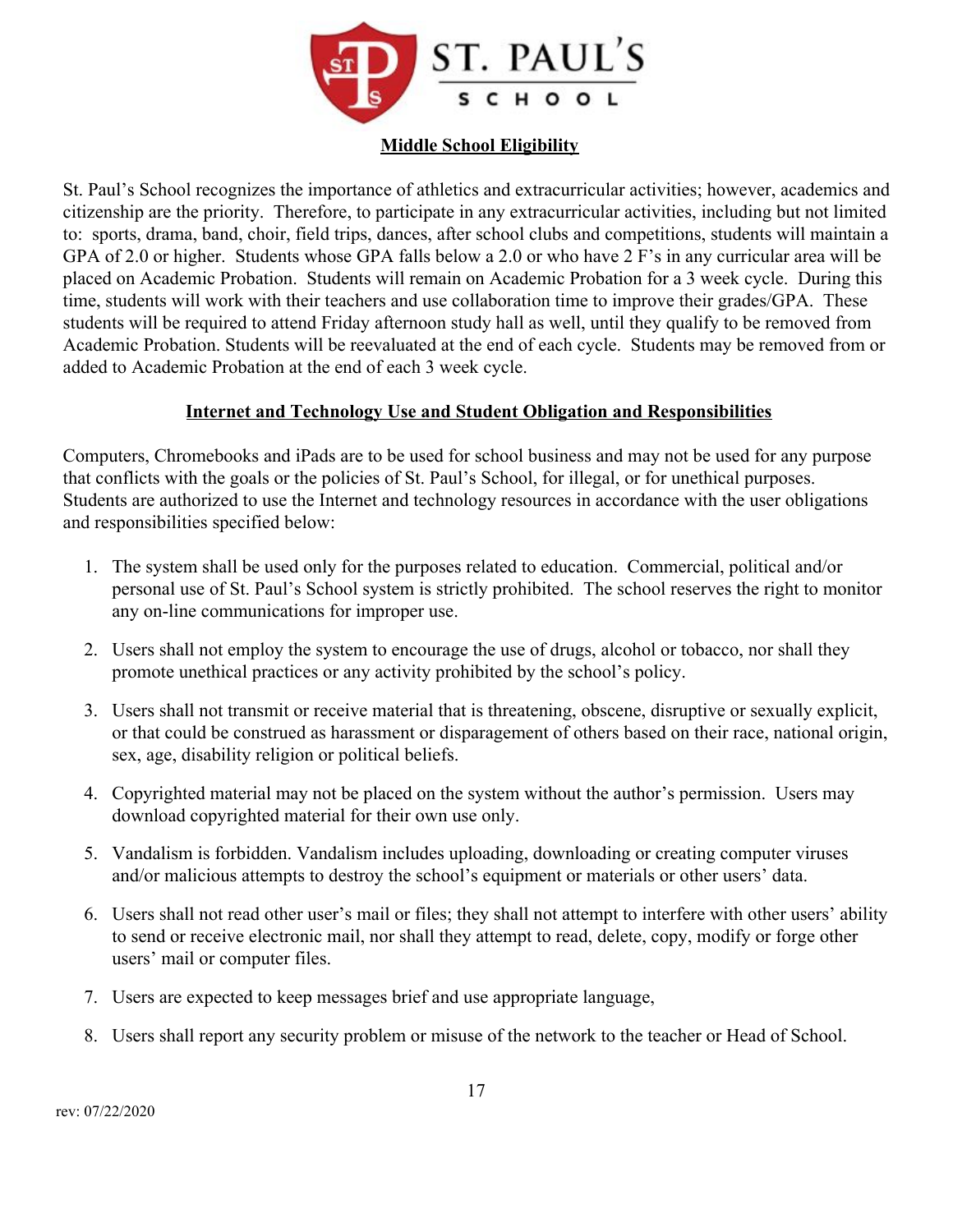

9. Users will abide by system usage, security and web publishing guidelines as set forth by the instructors or the Head of School.

#### **Consequences for Inappropriate Use**

Students who fail to abide by these obligations and responsibilities shall be subject to disciplinary action, revocation of the right to use technological resources and legal action as appropriate.

#### **St. Paul's School Personal Devices (Laptop and E-Reader/Tablet) Policy**

Students have access to chromebooks and iPads in their classrooms and computers in the Technology Lab. All required technology work can be accomplished during the school day by using these devices. Permission to bring and use personal devices is contingent upon adherence to the following guidelines. **Students are not required to bring a laptop computer to school.**

#### **Guidelines**

- 1. Students will only be allowed to bring personal devices to school upon return of personal devices agreement signed by the parent and student. Students with personal devices at school will have access to the internet. A St. Paul's School authorization label for approved access will be placed on the personal device and must always be visible for use at school.
- 2. No personally owned device should ever be connected by cable to the school system network. This network access is through the **wireless connection only.** No one is allowed to connect a personal device to the network by an Ethernet cable plugged into a wall jack in the school.
- 3. Teacher permission is necessary for student use of a personal device in the classroom.
- 4. Personal devices must be turned off and put away as requested by the teacher.
- 5. The use of devices is solely limited to support the instructional activities currently occurring in the instructional environment. The device must be used for educational purposes only; email, social networking sites, iTunes, etc. are not permitted on campus.
- 6. All sound should be muted unless the teacher grants permission for use of sound associated with the instructional activities. Headphones of any type are not permitted.
- 7. Taking pictures, video filming or webcams are not permitted.
- 8. Students may use personal devices in the library with the librarian's permission. Personal devices are not permitted on the playground, lunch tables, or during detention.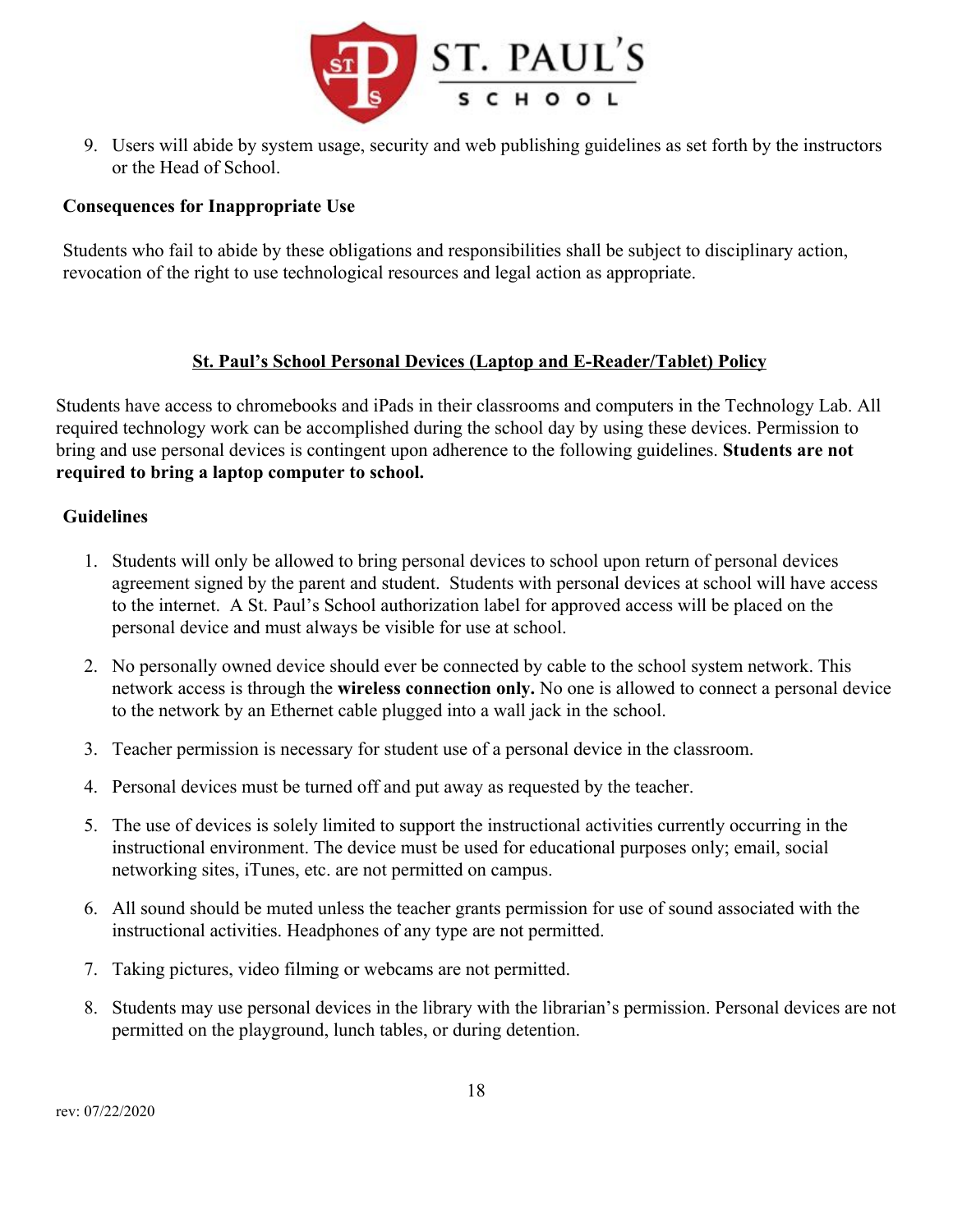

- 9. The personal device owner is the only person allowed to use the laptop.
- 10. Students who fail to abide by these obligations and responsibilities shall be subject, but not limited to: disciplinary action, revocation of the privilege to use St. Paul's School internet and/or technology, legal action as appropriate.

## **Cellular Phones and Smart Watches**

Students are not allowed to carry a cellular phone with them while on campus. Each classroom has access to an outside line should the need arise to make a call, and the teacher has given permission.

If a cell phone is necessary for activities after school, and therefore must be brought to school, the phone is to be turned off when the student steps on campus and kept in the student's backpack. The cell phone must remain in the backpack in the off position until the student is off campus. If a student's phone is seen or heard during the school day, it will be taken away and the privilege revoked for the remainder of the school year.

#### **Personal Device Security Risks**

Personal electronic devices are especially vulnerable to loss and theft. The student must be responsible and aware of all risks. Students who bring personally owned items on school property must assume the total responsibility of these items. **Personal devices and other items that are lost, stolen or damaged are the responsibility of the student and their parents or guardians.**

Personal electronic devices should NEVER be left unattended for ANY period of time by the owner. If a personal device is found unattended, it will be turned into the school office. It is recommended that all personal devices use an antivirus program with regular updates.

#### **Student Records**

The Family Educational Rights and Privacy Act of 1974 provides that parents have the right to inspect and review the educational records of their children. These records will be available for review by the appropriate certified person at any time during the regular school day.

In the event that a student transfers to another school or school system, student records will be sent upon request from that school or school system or upon written authorization from the parent. With the above-mentioned exceptions, all students' records are kept confidential.

#### **Transportation**

St. Paul's School does not provide a bus service for students to and from school. Individual families are responsible for arranging their own transportation. If a student is walking or traveling by bicycle to and from school, the parent must complete the Permission Form at the beginning of the school year or when the circumstance arises.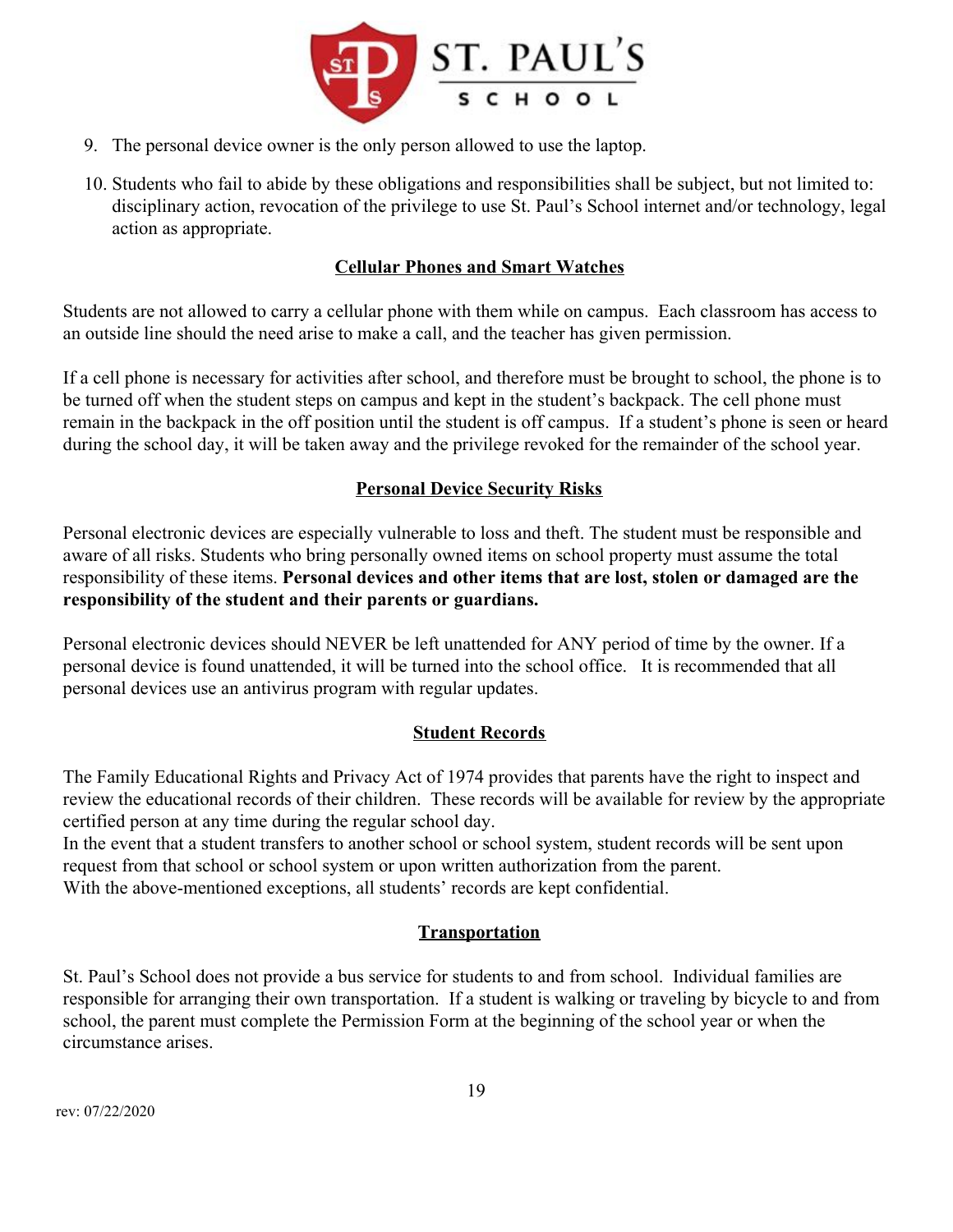

St. Paul's School does not follow a foggy-day schedule. Please notify the school if your student will be arriving late. Upon arrival at school the student should check in at the office.

# **Field Trips**

Field trips are planned for classes only; younger siblings cannot be included.

## **Guidelines for Chaperones Using Parental Transportation**

Being a chaperone is a challenge which can be as rewarding and as much fun for you as it is for the students. With a little preparation and a few guidelines, you can lead your group on an exciting, educational exploration. As a chaperone, you will be leading a small group of students during the field trip and will be responsible for your group at all times. You are responsible for students' behavior throughout the trip. Because you are responsible for the behavior of your group, you will want them to understand the rules beforehand. Listen carefully as the teacher explains the goals and rules of the field trip to the students so that you can reinforce them to the students as necessary.

As you proceed on the field trip, tell your group to stay close at all times; watch for stragglers. Know where and what time to meet at the end of your visit.

Please enforce good manners at all times. In your car, students are expected to follow your rules. All passengers must be secured by seat belts.

Please do not stop en route to or returning from your destination to purchase drinks, ice cream cones, etc. unless ALL cars agree to do so. Unless this rule is followed, hard feelings will result.

Please be sure that the teacher has a copy of your driver's license and automobile insurance.

#### **Dress Code**

#### *Parents are the single most important factor in ensuring that the students comply with the dress code. Non-compliance of the dress code will result in disciplinary action.*

- 1. A student's appearance should not call unnecessary attention to himself or herself or get in the way of the student's primary responsibility of classroom work. All clothing must maintain a look of modesty.
- 2. The school reserves the right to judge the appropriateness of the student's appearance.
- 3. School clothing should be neat, clean, comfortable, and appropriate in both style and fit. Clothing must be neatly hemmed and may not have holes in the fabric.
- 4. Clothing must reflect a positive and respectful attitude toward life and should not reflect references to alcohol or controlled substances. Students are encouraged to wear St. Paul's School t-shirts, polo shirts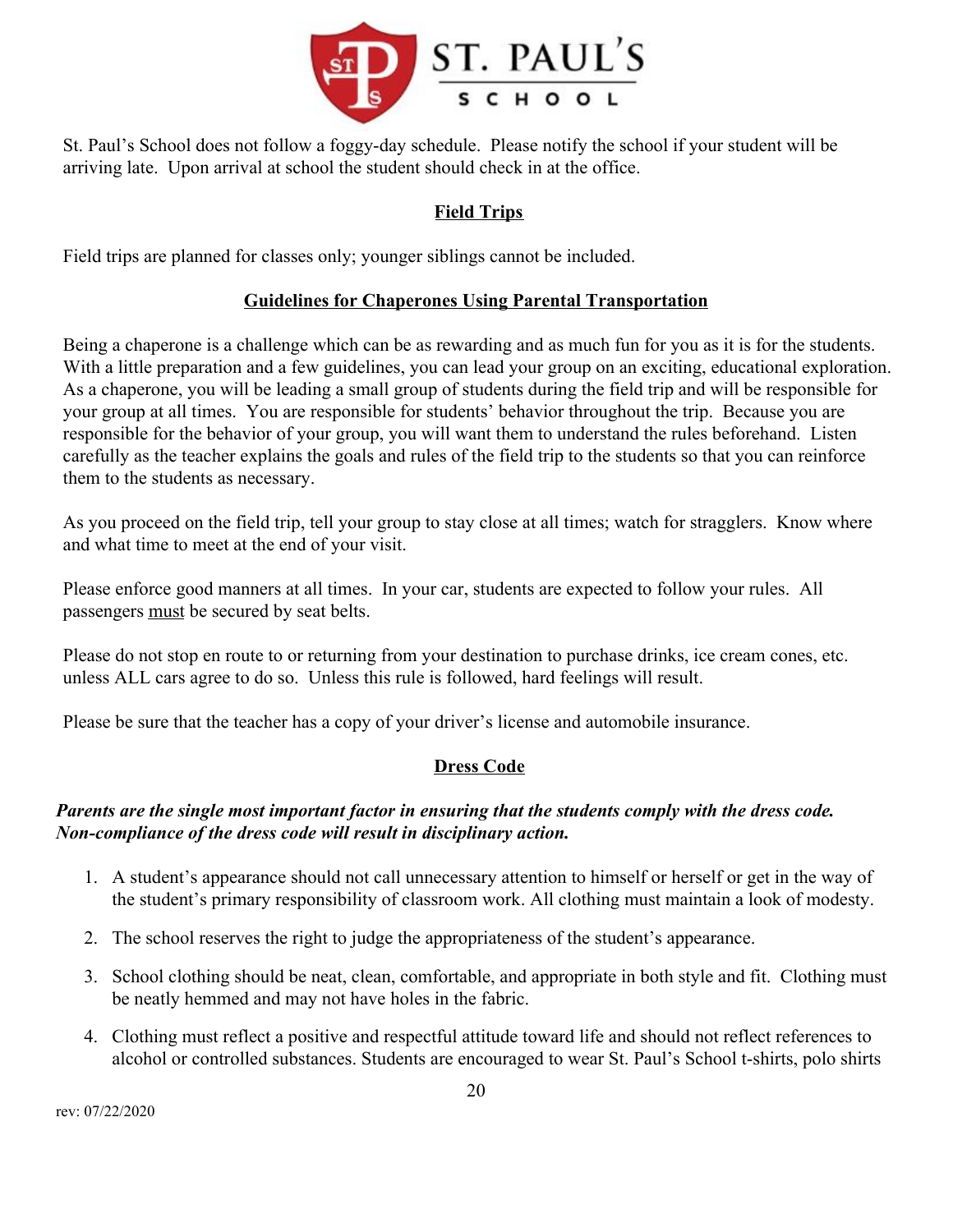

& sweatshirts at any time.

- 5. Jeans, slacks, skirts, dresses, walking shorts in season, etc. may be worn. All clothing must maintain a look of modesty. Skirts and walking shorts should be no shorter than the mid-thigh. Jeans, slacks, walking shorts are to be hemmed, free from holes, and not form fitting.
- 6. Yoga pants, leggings, and the like are NOT pants. They may be worn if over garment reaches mid-thigh. No bare midriff tops, halter tops, low-cut, mesh or athletic tank tops may be worn to school. All shirts/tops must have a minimum of a cap sleeve. A cap sleeve is defined as a short sleeve designed to cover the shoulder and the top of the arm, with little or no extension under the arm. All clothing must maintain a look of modesty.
- 7. Undergarments must be covered at all times.
- 8. Pajama bottoms are not appropriate to wear at school.
- 9. Shoes must be worn that are suitable for running and playing and should provide feet with the proper support. Shoes and sandals must have a back strap. Flip flops or plastic/rubber/leather thong sandals are not appropriate (avoid beach or pool wear shoes).
- 10. During P.E. students must wear athletic shorts or sweatpants and tennis/athletic shoes with socks.
- 11. Hats may be worn on the playground with the bill facing front. Hats may not be worn in the classroom, chapel or while eating lunch on the patio.
- 12. Hair should be the student's own natural hair color. Hair color cannot be altered or enhanced. Distracting styles such as Mohawk/Faux Hawk, words/images shaved on head, etc. are not acceptable. Appropriate hairstyle will be determined by the Head of School.
- 13. Dark or heavy make-up may not be worn.
- 14. When leading chapel or participating in a special event such as a field trip, the dress code shall be as follows: red or white St. Paul's School polo shirt, t-shirt or sweatshirt, khaki or navy trousers, jeans, walking shorts or skirts. St. Paul's School items are available through the school.

#### **Playground Rules**

Appropriate behavior is essential and positive discipline is stressed. These rules are developed to insure the health and safety of all students. The following playground rules apply to all students during the regular school day, and before and after school.

- 1. All litter should be placed in trash containers.
- 2. Play safely, carefully and cooperatively.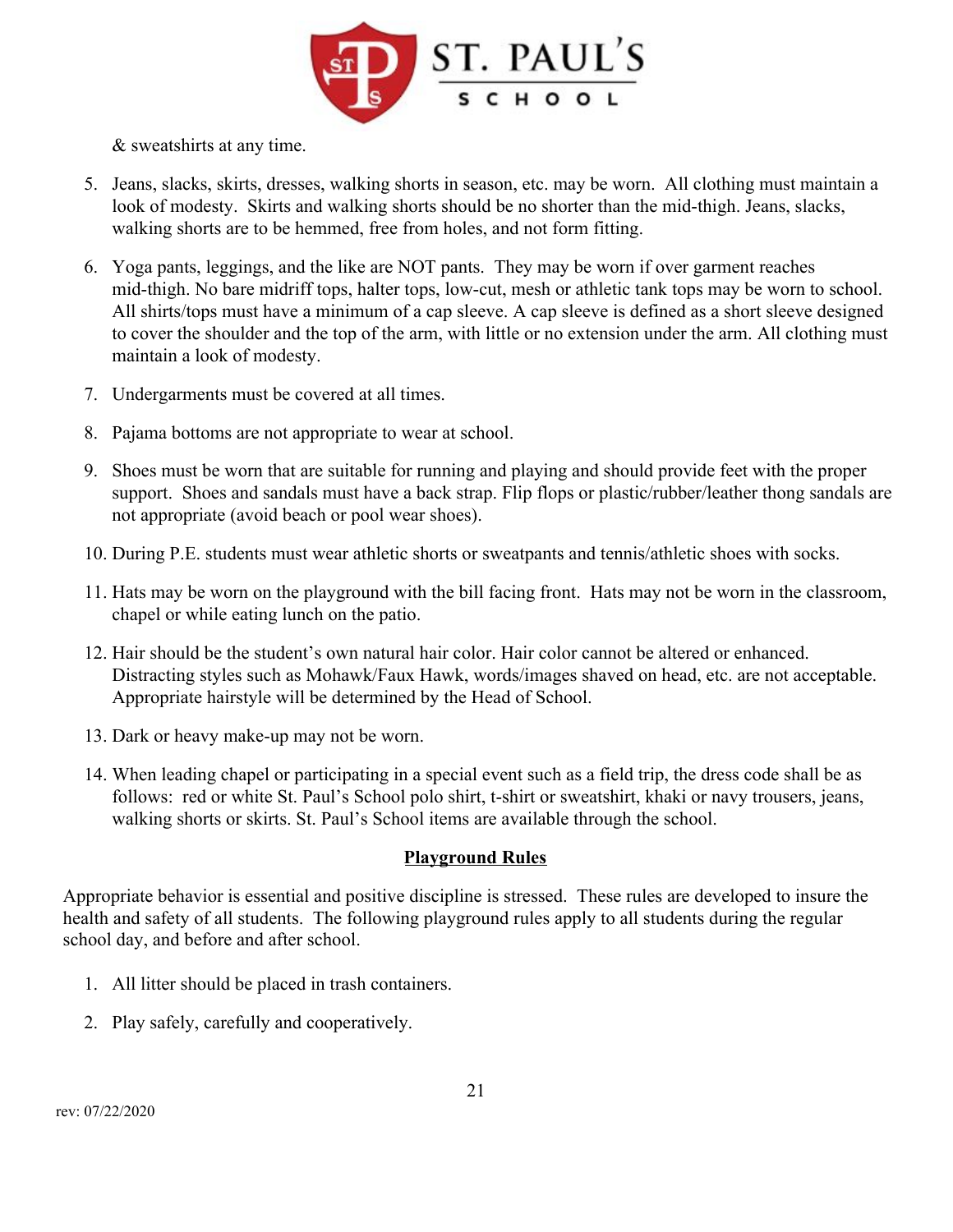

- 3. Play on designated supervised areas.
- 4. Respect all students and adults.
- 5. Use appropriate language.
- 6. There is open participation in all games.
- 7. Food should be eaten on the picnic tables in the patio area or playground area.
- 8. Follow rules for all playground equipment.

(Copy available in the school office.)

When inappropriate school behavior occurs, we use a positive discipline process in which we have conversations with children to help them understand what appropriate school behavior is and why it is important. This process is usually applied to young students as they learn how to comport themselves in our school environment. Most of the time this is all it takes to redirect the behavior. If needed we:

- 1. Remind the student of acceptable behaviors.
- 2. Ask students:
	- a. to identify their inappropriate behavior
	- b. to tell why it is inappropriate
	- c. to explain what they were trying to accomplish through this inappropriate behavior
	- d. how we can help them figure out what they will do next time a similar situation arises.
- 3. Typically parents are notified by the child's teacher or by the Head of School when the inappropriate behavior is repeated or is serious.
- 4. When multiple children are involved we share the situation and outcome information and consequences with individual parents only.
- 5. If inappropriate behaviors continue, a parent conference will be held and a plan of action will follow.

#### **Lunches**

We are unable to heat or microwave students' food. Eighth grade students may use the microwaves that are located in the Lunch Stop. Forks, spoons, and straws must be provided by the parent and are not available in the office. Lunches brought to school by parents should be taken to the office and picked up by the student at lunch time. Students are not allowed to meet parents in the parking lot. Scheduled lunch times are as follows, but subject to change at the school's discretion: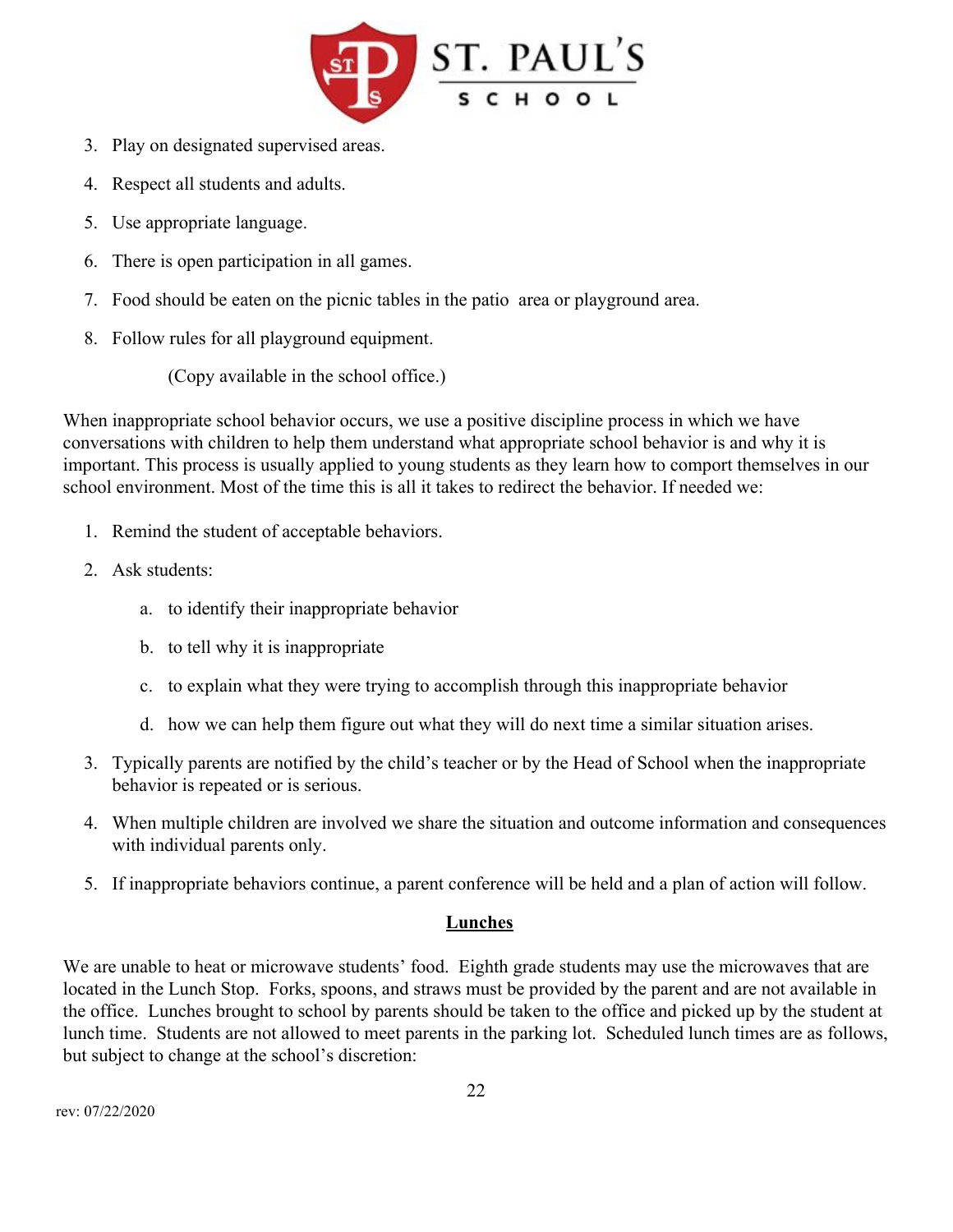

| Preschool/Pre-K | $11.45 - 12.15$ |
|-----------------|-----------------|
| TK-2            | $11.30 - 12.10$ |
| $3-5$           | $12:05 - 12:45$ |
| 6-8             | $12:23-1:03$    |

## **Closed Campus Policy**

St. Paul's School has a closed campus policy which covers the entire student body. This means students are expected to remain on campus from the opening of a school day until their class activities are concluded for the day. If it is necessary for a student to leave the school for any reason, parents must see that the teacher is advised of the need in advance via a note or personal contact.

A phone call may not be made by the student unless a note is obtained from the student's teacher. Students not picked up and signed out in the school office will be considered unexcused.

# **Channels of Communication**

Should a concern arise, the proper channels of communication are:

- 1. Contact the teacher
- 2. If unresolved, contact the Head of School
- 3. If you feel the matter needs additional attention, you should contact the Chair of the Board of Trustees, whose name and telephone number are listed in the school directory. The matter may then be presented to the Board of Trustees.
- 4. If an issue arises with another student, who is not a family member, a parent should never speak directly to that student. The parent should contact a teacher or the Head of School to help seek resolution.

# **Parents' Guild**

St. Paul's School has a parent organization that plans and participates in special functions throughout the year. This group is an integral and very necessary part of the School in the areas of volunteering in and out of the classroom and in fund-raising activities.

Room parents for the classrooms are coordinated through the Parents' Guild each year. Every parent who has a child enrolled in St. Paul's School is a member; participation is encouraged and appreciated.

#### **Personal Toys and Equipment**

Personal toys and equipment (personal electronic equipment) should not be brought to school except when